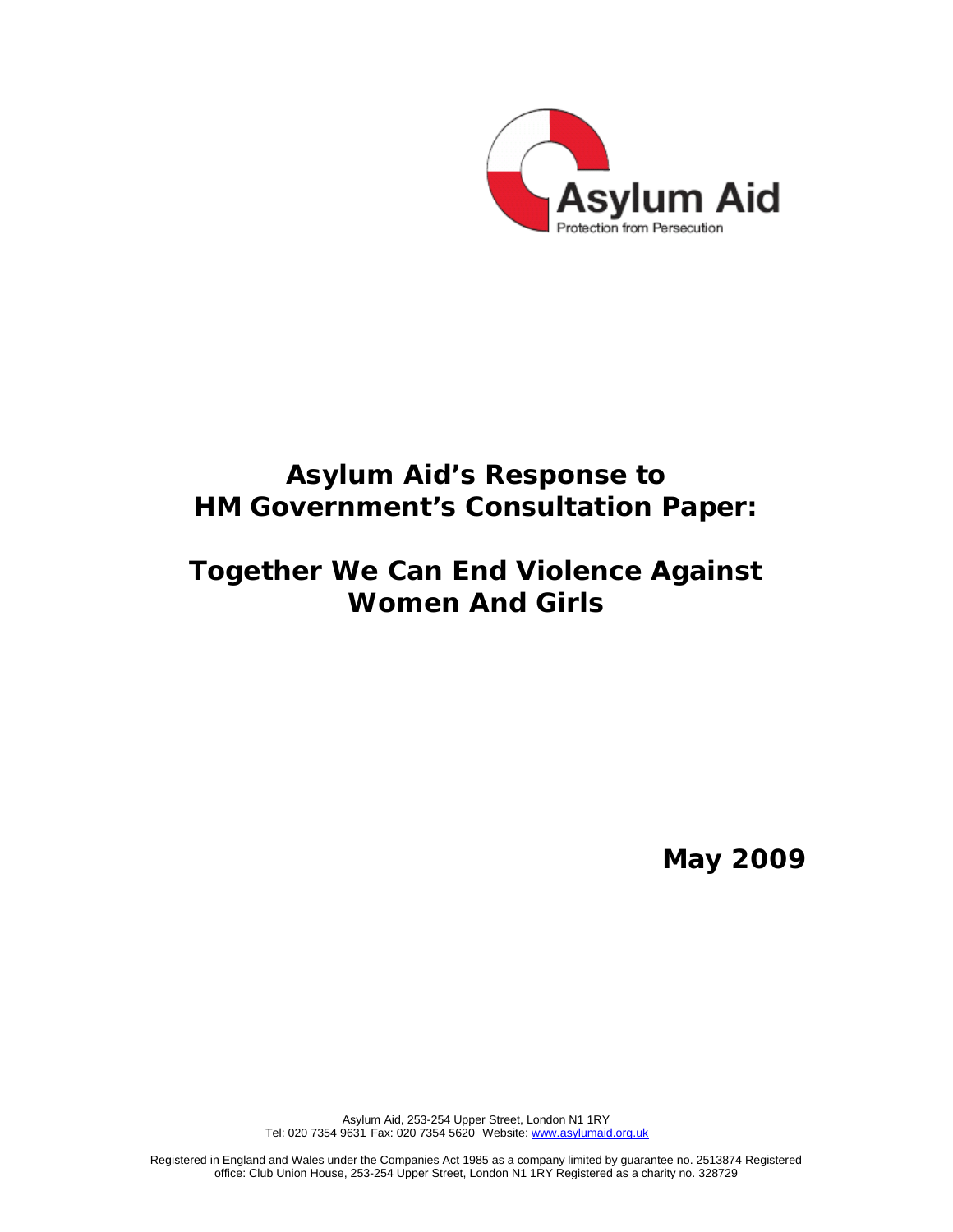#### **About Asylum Aid**

Asylum Aid is an independent, national charity working to secure protection for people seeking refuge in the UK from persecution and human rights abuses abroad. We provide free legal advice and representation to the most vulnerable and excluded asylum seekers, and lobby and campaign for an asylum system based on inviolable human rights principles. The Refugee Women's Resource Project (RWRP) at Asylum Aid strives to obtain protection, respect and security for women seeking asylum in the UK by providing specialist advice, research and resources on asylum issues for women. Asylum Aid was runner up in the Liberty and Justice Human Rights Awards 2007.

#### **Contact Information**

For further information on the issues covered by this document, please contact: Debora Singer, Policy and Research Manager

Email: deboras@asylumaid.org.uk

Tel: 020 7354 9631 ext 208

Further information about Asylum Aid and RWRP's policy work is available from our website: www.asylumaid.org.uk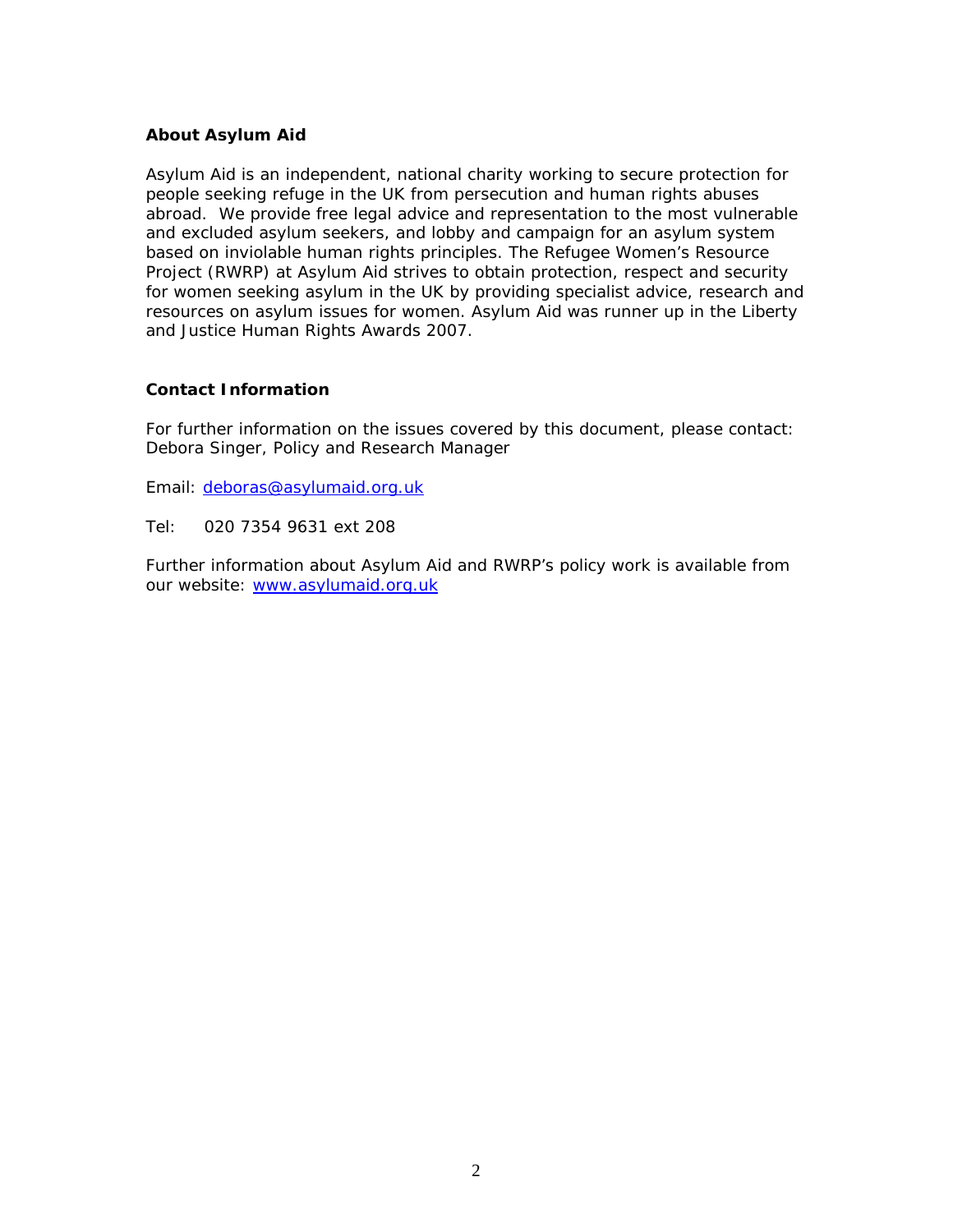#### **Asylum Aid's Policy Position**

Women seeking asylum have the right to have their protection claims determined by an asylum system in the UK that is informed, in all aspects of its policy and operations, by a thorough understanding of the particular forms of persecution and human rights abuses that women experience because of their gender and of their particular needs as women. To ensure a truly integrated strategy on violence against women, Asylum Aid believes that women seeking asylum have the right to be treated in a gender-sensitive manner. The lessons learned by the criminal justice system must be transferred to the asylum system.

#### **Asylum Aid's work in relation to this topic**

#### **Refugee Women's Resource Project**

The Refugee Women's Resource Project (RWRP) was set up at Asylum Aid in 2000 in recognition of the fact that women who have fled their homes in search of safety have particular problems and their needs and circumstances are not adequately addressed by the UK asylum system.

The traditional image of a refugee is of a male political activist, persecuted for his involvement in protests against the state. Women's political activities often take a different form, perhaps giving shelter or food to those in hiding or refusing to abide by restrictions such as dress codes. Women also face forms of persecution that are particular to them. These include domestic violence, rape, sexual violence, forced marriage and female genital mutilation, from which they are unable to get state protection.

RWRP aims to enable women seeking asylum in the UK to obtain protection and security, to maintain their dignity and to be treated with respect during the asylum process. The Project is unique in providing legal advice to individual women alongside research, legal analysis, policy work and campaigning on issues affecting women seeking asylum.

In 2006 RWRP won the Emma Humphreys Memorial Prize, awarded each year to a group that has done exceptional work to combat violence against women and children and raised awareness of this issue, whether through writing, campaigning or activism.

### *Charter of rights of women seeking asylum*

In June 2008 Asylum Aid launched a *Charter of rights of women seeking asylum*. This new initiative aims to influence the UK Border Agency to create a gendersensitive culture throughout its policies and practice. The Charter provides a framework of principles to address the treatment of women asylum seekers in a more strategic way alongside suggestions as to how the UK Border Agency could improve its operational practice and remove the discriminatory barriers women face. It covers all aspects of the end-to-end asylum process: the asylum determination system, accommodation, welfare, detention and removal.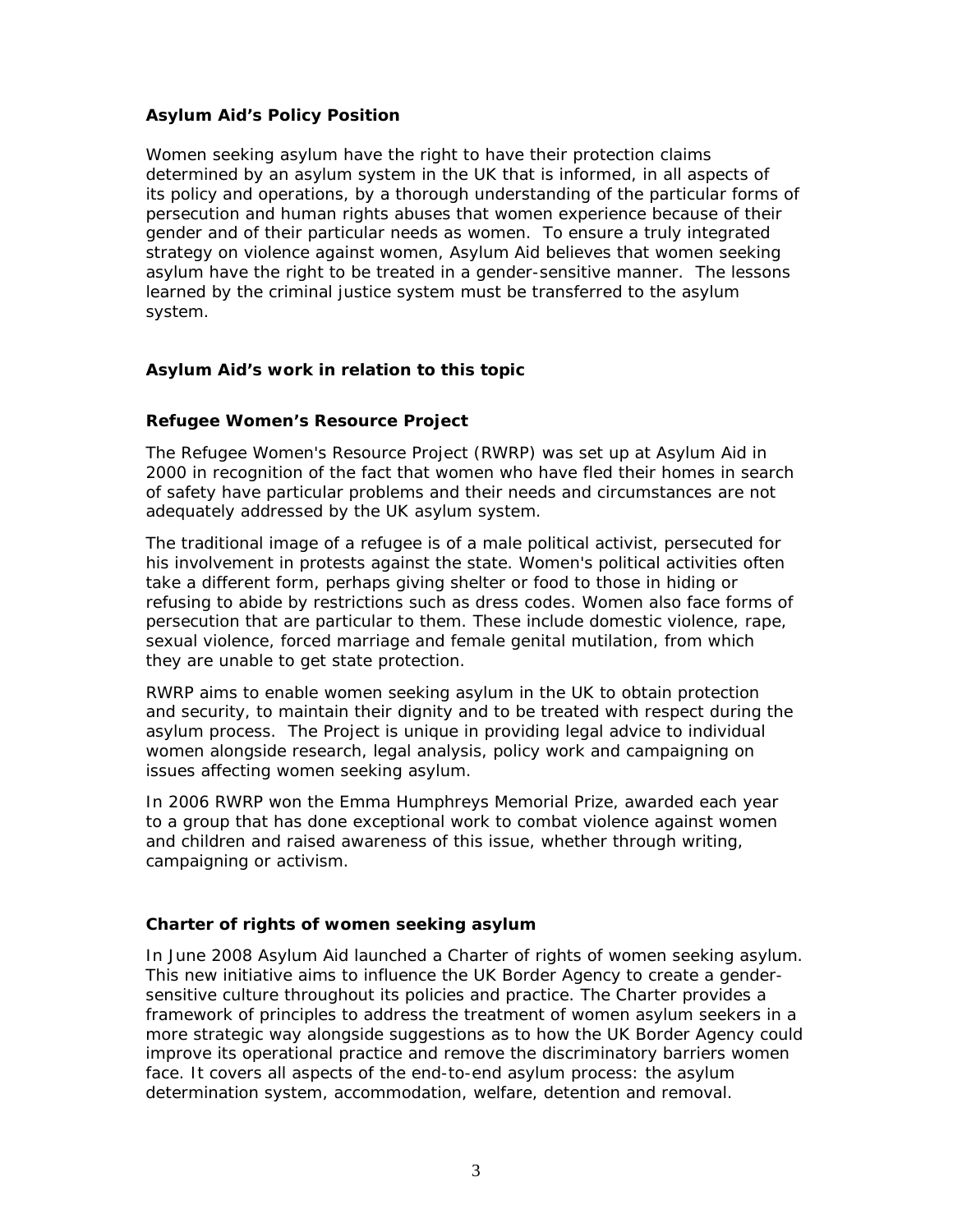The *Charter* was launched in the House of Commons on 22nd October 2008. Over 140 organisations have endorsed this *Charter* so far, including Amnesty International UK, Liberty, Oxfam and Rights of Women.

The *Charter* states "If a woman suffers rape, domestic violence or honour crimes in the UK there are gender-sensitive practices that have been developed within the criminal justice system to respond appropriately. If a woman suffers similar violence in her home country and comes to the UK to seek protection, the immigration system should respond to a similar standard, learning the lessons from the criminal justice system."

Gender-sensitive practices are also essential for the UK Border Agency and the Asylum and Immigration Tribunal to fully comply with the Gender Equality Duty.

#### **Introduction**

We welcome the concept of an integrated strategy on violence against women. In particular we believe that women who are seeking asylum must be included in this strategy.

This response is in answer to the consultation's final two questions:

*Should the strategy include any specific measures on equality and diversity? What further equalities issues should the violence against women strategy take into account (for example on race, age, gender, ethnicity, sexuality, disability, socioeconomic background or geographical location)?* 

#### *Are there any other matters we should be considering?* (page 28)

We accept the consultation paper's definition of violence against women taken from the UN Convention on the Elimination of All Forms of Discrimination against Women as "Violence that is directed against a woman because she is a woman, or that affects women disproportionately"<sup>1</sup> and that this includes domestic violence, sexual violence, abuse and exploitation, trafficking, female genital mutilation, forced marriage and crimes committed in the name of honour.

The consultation paper details the major progress made in relation to the way the criminal justice system works with women victims of violence against women. However, there is a marked disparity between the experiences of female victims of violence against women going through the criminal justice process in the UK and that of women asylum seekers going through the asylum process. For a truly integrated strategy, the policies and practices developed for women victims of violence against women in the criminal justice system need to be transferred to the asylum system.

It is impossible to fit women asylum seekers' experience into the consultation paper's themes of prevention, provision and protection. This is because the violence against women experienced by women asylum seekers once they arrive in the UK can include direct violence by state officials and failure to protect

<sup>&</sup>lt;sup>1</sup> http://www.un.org/womenwatch/daw/cedaw/cedaw.htm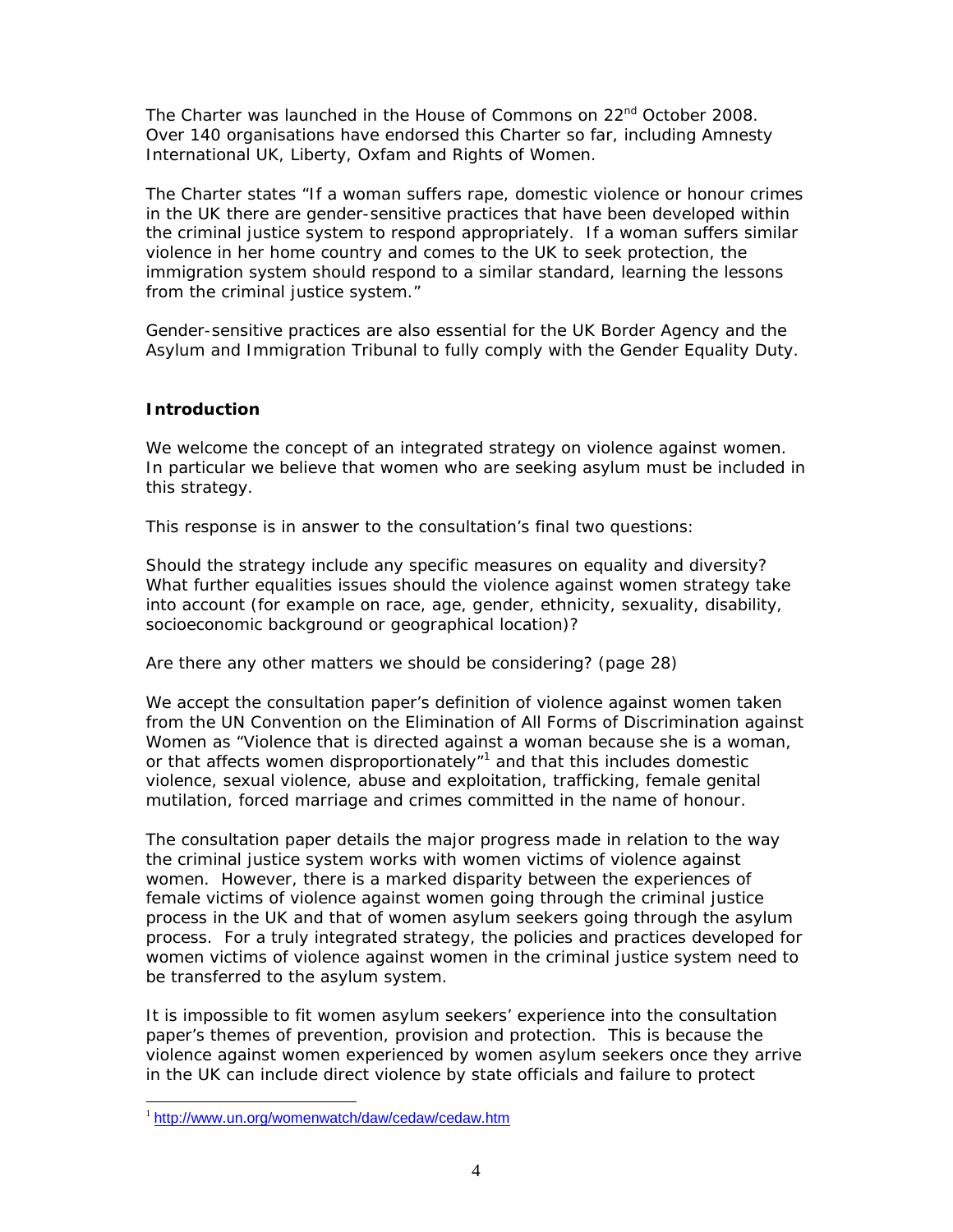women from such violence because of government policies or practice.

We have divided the experiences of women asylum seekers into three themes.

### **a) Direct abuse by the state – during detention and removal**

Some women seeking asylum experience violence against them at the hands of officials working for the state (including officials contracted to undertake particular functions by the state). This occurs particularly during forced removals and also in immigration removal centres.

#### **b) Failure to protect - the asylum determination system**

The state fails to protect women asylum seekers from violence that they have experienced abroad and which has caused them to flee.

#### **c) Failure to protect – vulnerability due to destitution**

Asylum seeking women who become destitute because of government policies are particularly vulnerable to sexual violence on the streets in the UK. They are too scared to access protection from this through the police.

These are the issues we believe need to be addressed in order to create a truly integrated strategy to end violence against women and girls.

### **1. Context**

In 2007, 6,930 women applied for asylum as principal applicants (30% of the total) and 2,715 applied as dependents of family members, for example as a dependent of a husband or father (dependents includes women and girls).

The great majority of asylum seekers, including women, are not recognised as refugees in the UK under the Refugee Convention. In 2007, 22% of female principal applicants were granted asylum. Appeals against initial refusal are sometimes successful, suggesting errors in assessing claims. 23% of appeals were allowed in 2007; this statistic is for men and women combined as figures are not disaggregated. $2$ 

Women's asylum claims may be because they were persecuted by their state. For instance a woman may be involved in political activities and be detained because of this. In many countries such detention routinely includes being raped by state officials such as prison guards. In other cases, women are persecuted by their family or community and are unable to get protection from the state. These forms of persecution tend to be particular, although not exclusive, to women and include domestic violence, rape, sexual violence, forced marriage, honour crimes and female genital mutilation.

Women seeking asylum in the UK can have been affected by violence against women in their home country but they are also vulnerable to this in the UK. For example, 76% of the women supported by the Refugee Council's

<sup>-</sup><sup>2</sup> Home Office, *Asylum statistics United Kingdom 2007*, Home Office Statistical Bulletin, 21<sup>st</sup> August 2008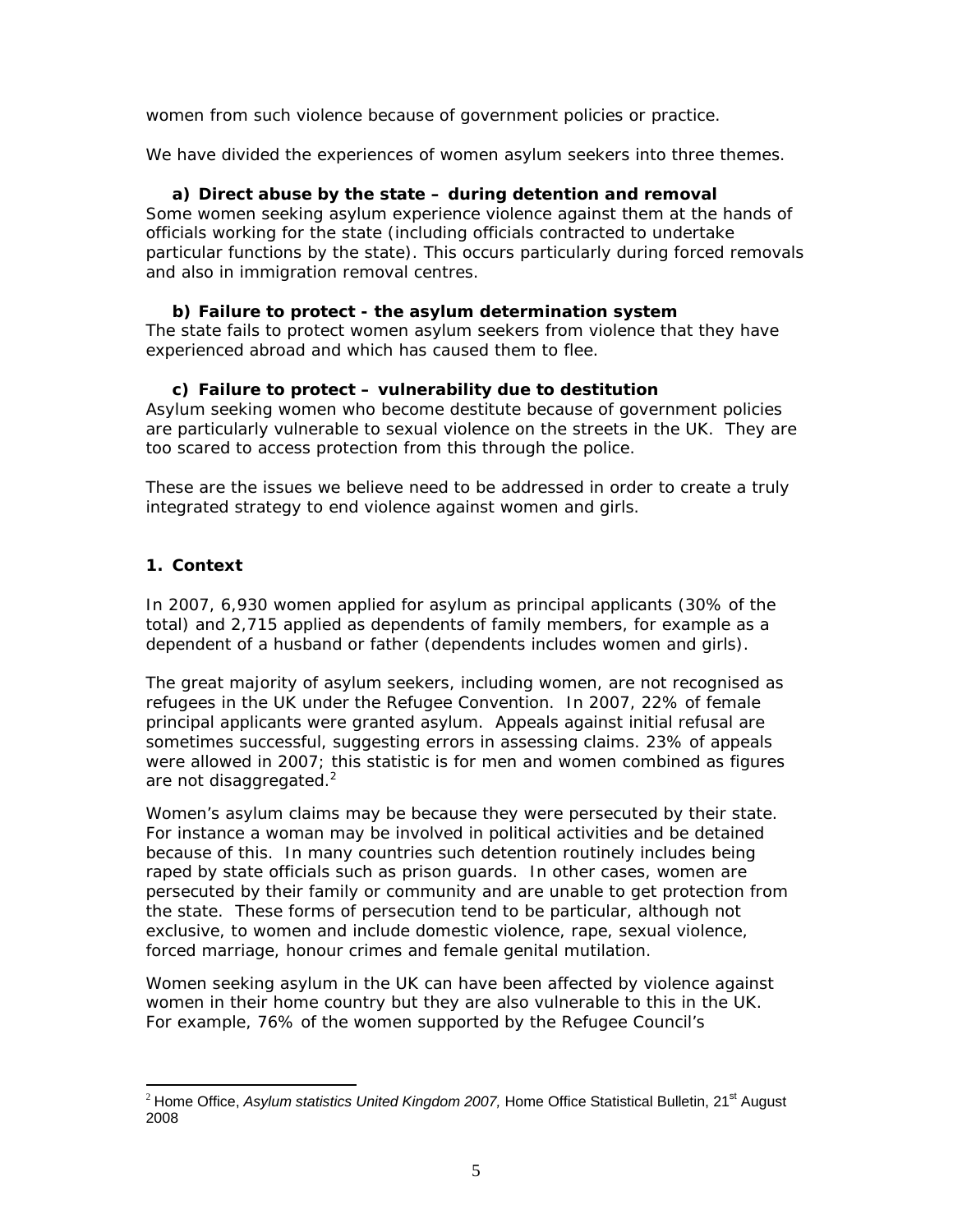Vulnerable Women's Project had been raped, either in their country of origin or the  $UK<sup>3</sup>$ 

### **2. Policies in relation to violence against women**

UNHCR (the UN Refugee Agency) has "consistently advocated that the refugee definition, if properly interpreted, can encompass women who have been persecuted for gender-related reasons."<sup>4</sup> Gender guidelines provide a mechanism by which the Refugee Convention can be interpreted in such a gender-sensitive way.

The UK is one of the few countries in Europe to have such gender quidelines. $5$ Entitled *Gender Issues in the Asylum Claim*, this Asylum Instruction was incorporated by the Home Office in March 2004 and revised in October 2006.<sup>6</sup> It acknowledges that the Refugee Convention has traditionally been interpreted through a framework of male experiences. It includes the range of harm that women might experience, the need to consider relevant country information and the importance of gender-sensitive procedures such as providing female interviewers and interpreters.

The UK Border Agency has two policies relevant to violence against women. The first is the Asylum Instruction referred to above and the other policy is Policy Bulletin 70 on meeting the needs of those affected by domestic violence in UKBA supported accommodation. $<sup>7</sup>$ </sup>

In contrast the police and Crown Prosecution Service (CPS) have many policies for women who have experienced violence against women. In the consultation paper's list of key government achievements since 1997 $^8$ , 16 strategies, policies, action plans and good practice guidance are included in relation to violence against women in the criminal justice system. Appendix A of this paper provides a non-exhaustive list of such policies and Appendix B provides two detailed examples. Appendix C of this paper provides a summary of the UK Border Agency's two policies relevant to violence against women. Appendix D is a comparison of the experiences of two women, one a British woman in the UK and the second a woman fleeing domestic violence abroad and seeking asylum in the UK.

<sup>-</sup><sup>3</sup> Refugee Council, *The Vulnerable Women's Project: refugee and asylum seeking women affected by*<br>rape or sexual violence – Literature Review, February 2009

<sup>&</sup>lt;sup>4</sup> Bemma Donkoh, *Sierra Leone anger at FGM asylum in UK*, BBC News Africa 19.10.06<br><sup>5</sup> H Crawley and T Lester, *Comparative analysis of gender-related persecution in national asylum*<br>*legislation and practice in Europe*,

<sup>&</sup>lt;sup>6</sup> http://www<u>.ind.homeoffice.gov.uk/sitecontent/documents/policyandlaw/asylumpolicyinstructions/</u> <sup>7</sup>http://www.ukba.homeoffice.gov.uk/sitecontent/documents/policyandlaw/asylumsupportbulletins/accesstosupp ort/

 $\frac{1}{8}$ Annex 3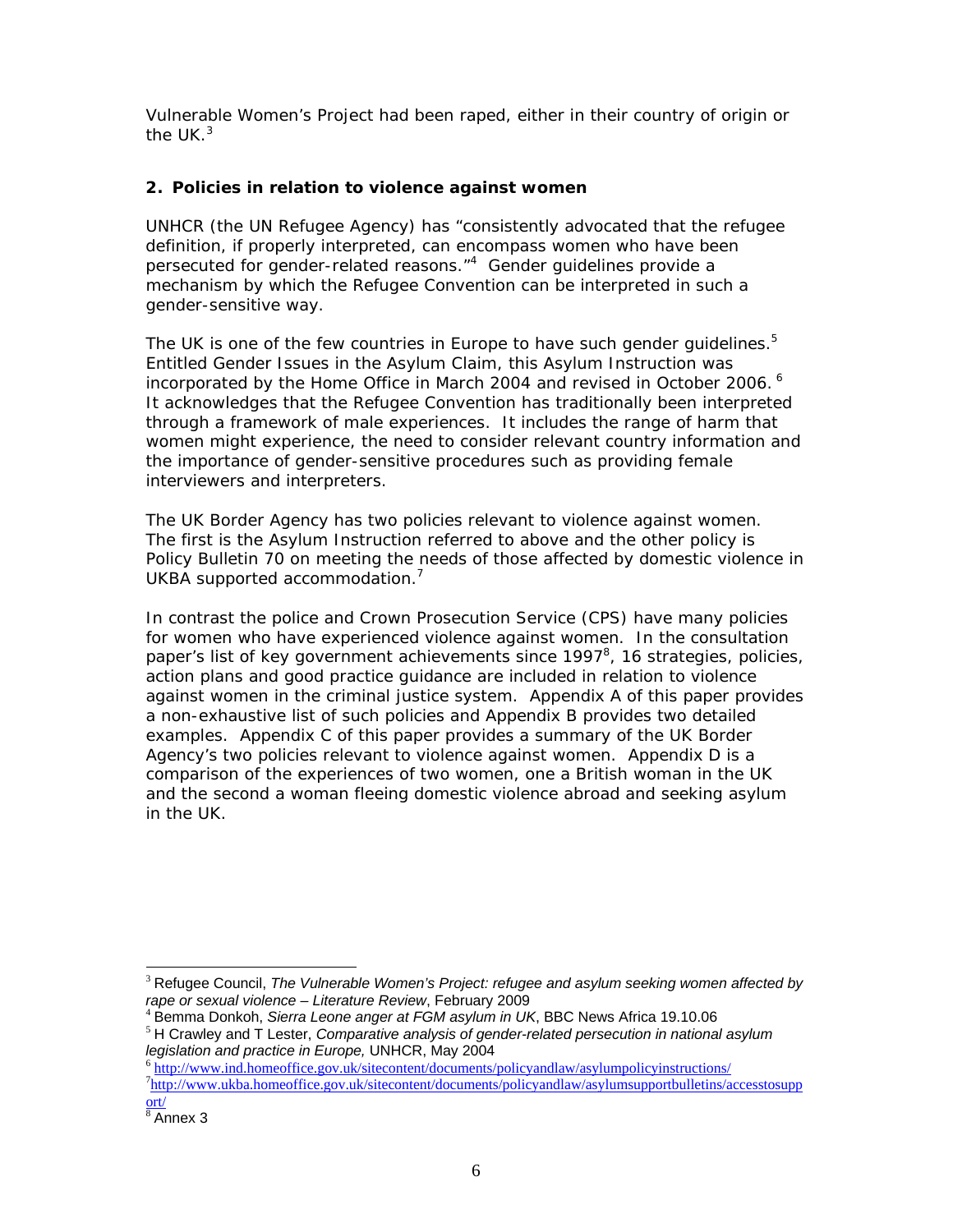#### *Case study*

-

*Since 2002 the police have had detailed guidance<sup>9</sup> on interviewing survivors of sexual and domestic violence10 to ensure that they are interviewed in a way that enables them to provide the best possible evidence that they can. This includes giving the victim the choice about the gender of their interviewer. Paragraph 3.99 of the guidance states:* 

*"The witness's gender, race, culture and ethnicity must always be given due consideration and advice sought where necessary, but stereotypic conclusions about who is to conduct the interview should be avoided. Where the witness expresses a particular preference for an interviewer of either gender or sexual orientation or from a particular race, cultural or ethnic background this should be accommodated as far as is practical in the circumstances".* 

*During 2006-7 UNHCR recommended that UKBA ask asylum applicants whether they had a preference over the gender of their UKBA interviewer on four occasions and each time this was not accepted by the Immigration Minister. It took a campaign by Asylum Aid and other NGOs to persuade UKBA to ask this question at screening.11* 

*Meanwhile there are pockets of good practice:* 

*"here in our Region we attempt to match female applicants with female case owners. Where this is not possible the applicant is asked if she does not mind*  being interviewed by a male case owner, if there is an objection we will meet the *request but this may cause a delay to the applicant." Steve Chapman, Regional Asylum Lead, Wales and the South West of England Region, UKBA12* 

When it comes to the criminal courts, the Judicial Studies Board's Equal Treatment Bench Book contains guidance on domestic violence and sexual offences for judges. For example it covers the prevalence of domestic violence and sexual offences, the reasons why victims often do not report such crimes, the judge's role in protecting the victim and special measures available to victims when giving evidence in court. It also refers to specialist training manuals on the courts' role in relation to domestic violence.<sup>13</sup> There are specialist domestic violence courts and judges are also trained specifically for rape cases.

The equivalent of the Asylum and Immigration Tribunal (AIT) had gender guidelines in place in relation to appeals from  $2000<sup>14</sup>$  but in September 2006 the

http://www.cps.gov.uk/Publications/docs/Achieving\_Best\_Evidence\_FINAL.pdf

 $9$  Achieving Best Evidence in Criminal Proceedings: Guidance on Interviewing Victims and Witnesses, and Using Special Measures

 $10$  Under section 17 of the Youth Justice and Criminal Evidence Act 1999 survivors of sexual violence are always considered to be intimidated witnesses while survivors of other forms of violence, such as domestic violence, will be if they are feel fear or distress when considering giving evidence.

<sup>&</sup>lt;sup>11</sup> Women's Asylum News, issue 71, January 2008<br><sup>12</sup> Email from Steve Chapman to Debora Singer, 21 September 2007<br><sup>13</sup> Equal Treatment Bench Book, Judicial Studies Board, updated December 2008<br><sup>14</sup> Berkowitz, N and Jarvis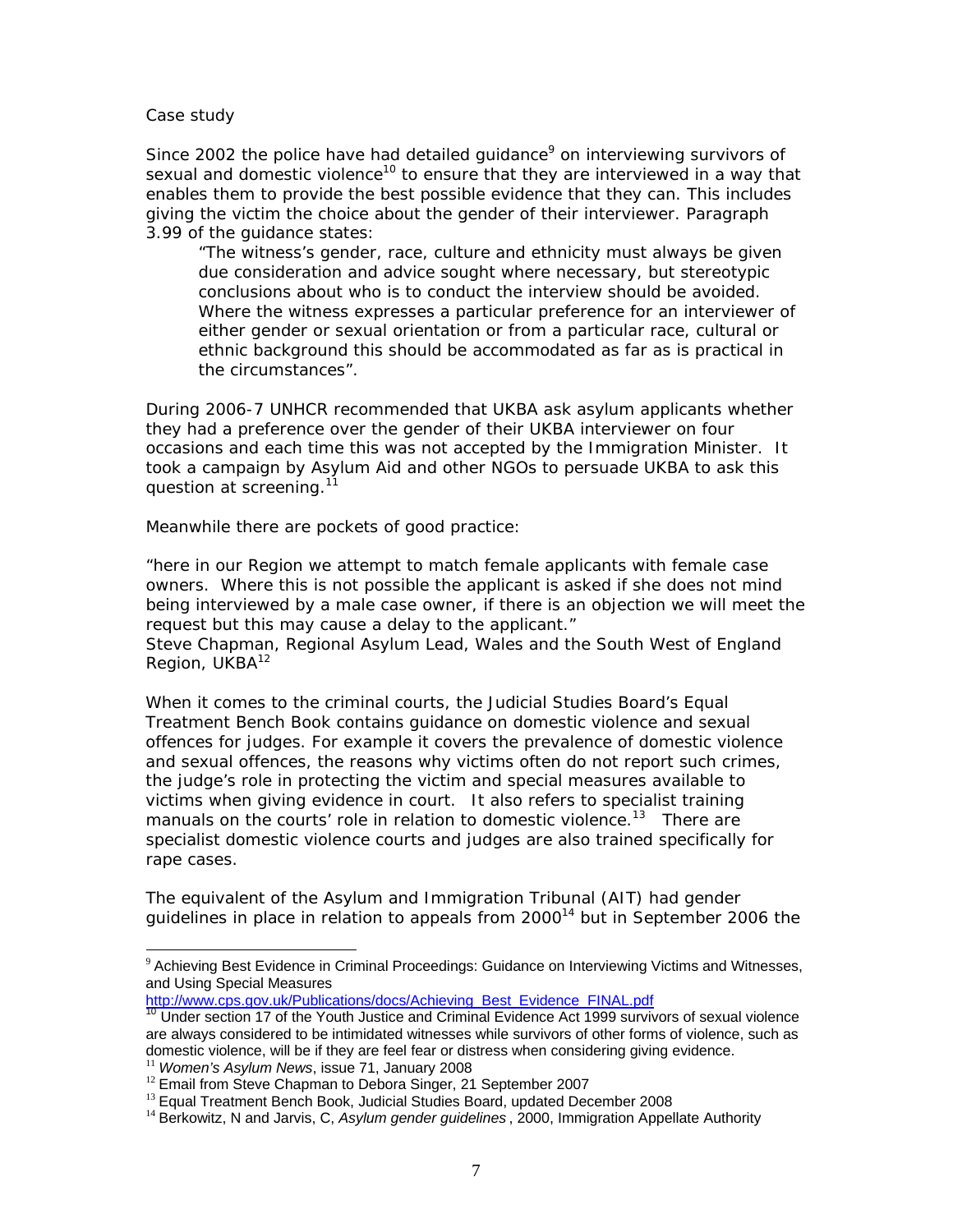President of the current AIT stated that these had never been the AIT's policy and they were removed from their website.<sup>15</sup> Asylum Aid has been spearheading a campaign to get equivalent information about issues affecting women asylum seekers into the Equal Treatment Bench Book for immigration judges at the AIT.

#### *Case study*

*In R v Doody, a man was accused of violently raping his partner. She had called the police to their house because of his violent behaviour but only told them about the rape two days later. The judge, in his summing up, spoke to the jury of reasons why a woman might not report rape straight away. "They feel ashamed of what's happened. They are often too traumatised or embarrassed to tell anyone what's going on…" When this summing up was challenged, the Solicitor General intervened in the Court of Appeal (Criminal Division) "The Solicitor General … submits that … the judge should remind the jury of the particular trauma associated with the offence of rape, and the fact that a woman may find it very difficult to pluck up the courage to report the offence."16 The Court of Appeal subsequently made a decision on appropriate judicial directions in cases where a woman delayed reporting sexual violence to the police.* 

*In contrast, an Immigration Judge, when confronted with a client who has alleged rape at a late stage in the asylum process routinely claims that if it was true, the client would have said it at the beginning. He regularly states in his determination: "We regard rape as a most horrendous crime which is capable of having a traumatic and long lasting effect on the victim. However we deprecate the attempt to utilise the crime of rape when it has not taken place and we find that the appellant has materially undermined her credibility by falsifying this aspect of her story".<sup>17</sup>*

The criminal justice system has numerous policies and procedures related to women as victims of violence against women. In contrast, the UK Border Agency has one policy and the Asylum and Immigration Tribunal now has none.<sup>18</sup>

**Recommendation:** The Judicial Studies Board Equal Treatment Bench Book should include information about issues affecting women asylum seekers.

**Recommendation:** for a truly integrated strategy, the UK Border Agency and the Asylum and Immigration Tribunal must respond to a similar standard as the criminal justice system to women asylum seekers who have experienced violence against women.

<sup>15</sup> *Women's Asylum News,* 66, January/February 2007

<sup>16</sup> [2008] EWCA Crim 2394

<sup>17</sup> Black Women's Rape Action Project & Women Against Rape, *Misjudging Rape: Breaching Gender Guidelines & International Law in Asylum Appeals,* 2007

 $18$  See Appendices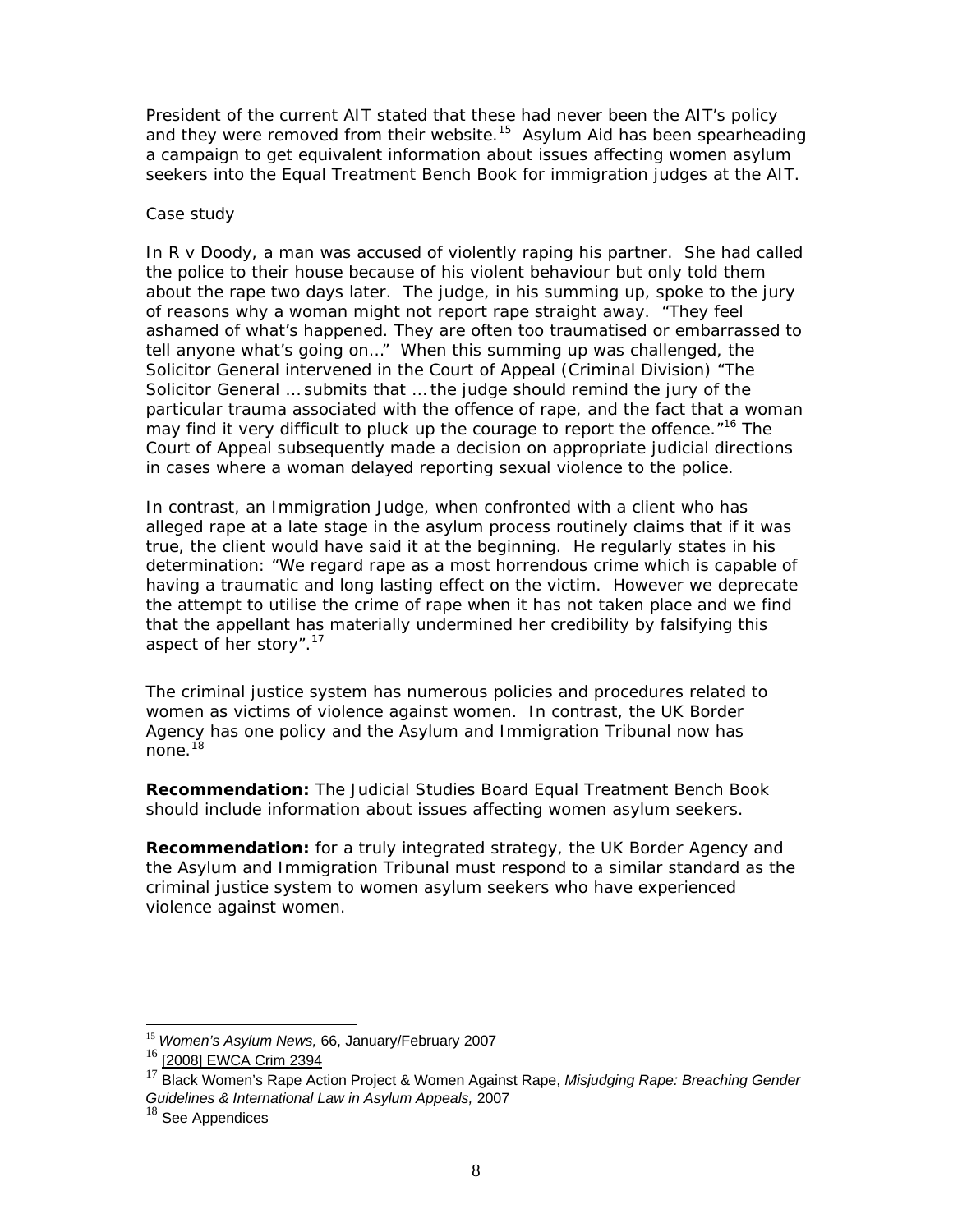#### **3. Violence against women – issues that need to be considered to create an integrated strategy**

#### **a. Direct abuse by the state – during detention and removal**

Some women are detained on arrival in the UK, others after their asylum claim has been refused. After their case is refused, if they do not return voluntarily, some asylum seekers are forcibly removed to their country of origin.

The cases of people injured during forced removals or whilst in detention over a period from 2004 to 2007 have been collected into a dossier. 78 of these cases are of women, some in the presence of their children. 13 events were at Yarl's Wood Immigration Removal Centre, the remainder during forced removals. The alleged assaults and beatings of asylum seekers were by security guards employed by private companies contracted by the Home Office to run immigration removal centres or to escort detainees being moved between centres or when being removed from the UK. The authorities appear reluctant to investigate such assaults and there is no evidence of any security guards or their employers being prosecuted for such an assault.<sup>19</sup>

#### *Case study*

-

#### *"'Jane' and her 2 year old daughter from central Africa*

*A pregnant mother alleges she was hit, verbally abused and sustained bruising to her wrists because her handcuffs were put on so tightly. She also says she was not allowed to comfort her 2 year old daughter during the removal attempt. She says the cabin crew complained to the captain about her treatment and she was taken off the plane. She says she was told by the immigration escorts that next time she would be handcuffed, her legs chained and her mouth covered."20*

Detention is traumatic for all asylum seekers. It is additionally traumatic for those who have experienced rape or torture, particularly if this was while detained in their country of origin. However, women who disclose experiences of rape or torture are not routinely taken out of detention. There is no systematic process in place to identify and release those who are not fit to be detained.<sup>21</sup>

**Recommendation:** no one should be detained but in particular women who have suffered violence against women should not be detained and should be taken out of detention immediately if it is discovered that they have experienced such violence.

Yarl's Wood is the only Immigration Removal Centre for just women and families but it has no target for the ratio of female staff. The ratio hovers just below the

 $19$  Birnberg Pierce and Partners, Medical Justice and the National Coalition of Anti-Deportation Campaigns, *Outsourcing abuse: the use and misuse of state-sanctioned force during the detention and removal of asylum seekers,* July 2008

 $^{20}$  Birnberg Pierce and Partners, Medical Justice and the National Coalition of Anti-Deportation Campaigns, *Outsourcing abuse: the use and misuse of state-sanctioned force during the detention*  and removal of asylum seekers, July 2008, p 50<br><sup>21</sup> Bail for Immigration Detainees, *Refusal Factory,* September 2007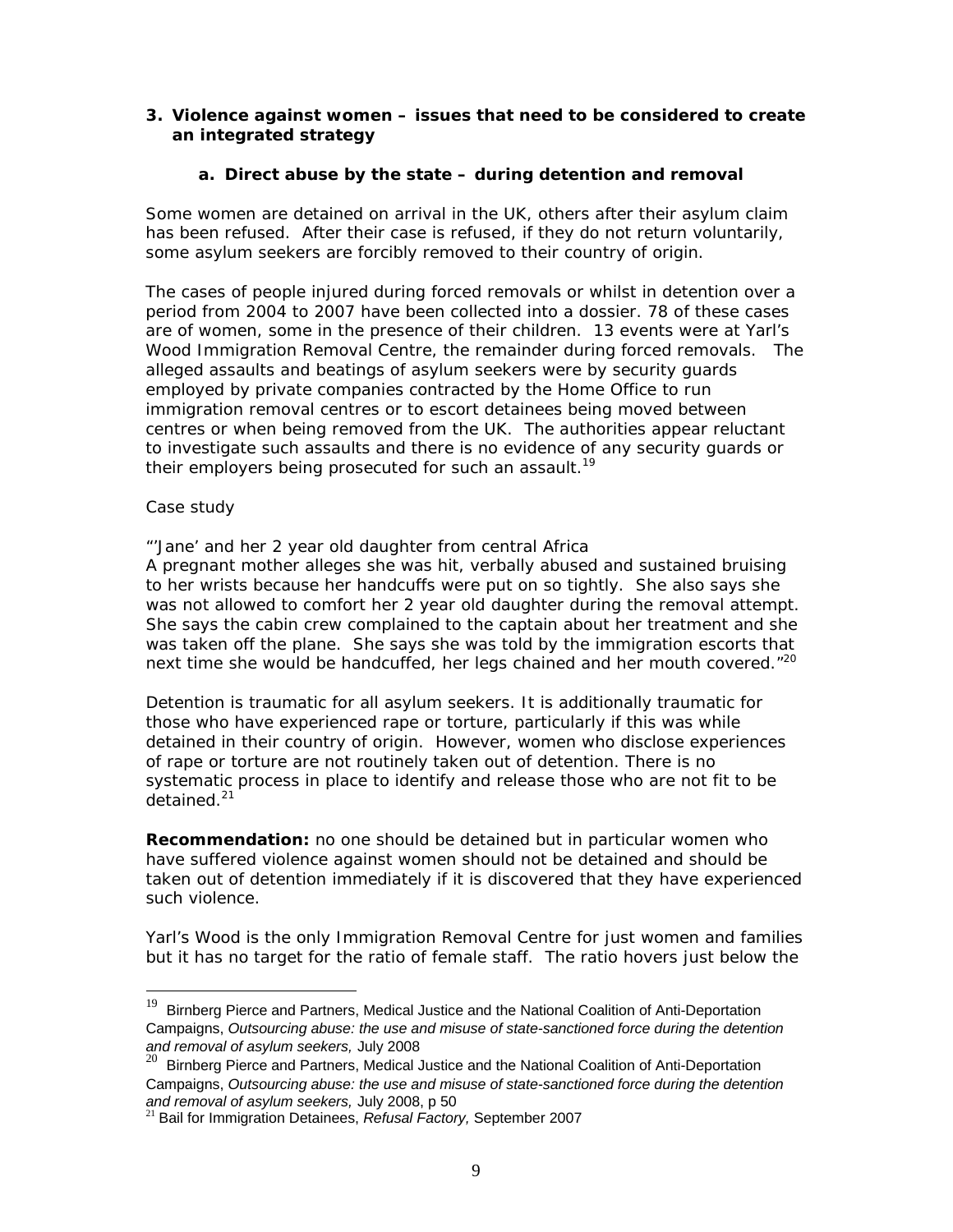50% mark. In contrast, HM Prison Service has a Prison Service Order on *Establishing an appropriate staff gender mix in establishments* which states that the appropriate ratio is generally considered to be 60:40 female to male staff. It states this is due to women who have been abused by men feeling safer in a more female environment and issues of decency and security. $22 \text{ In addition}$ social work and medical staff at Yarl's Wood are often male. We believe that standards considered appropriate for residential institutions catering for women offenders should also be appropriate for residential institutions catering for women asylum seekers. Again the good practice of the criminal justice system has not been transferred to the immigration services.

**Recommendation:** UKBA should provide a staffing ratio in women's immigration removal centres at the same level as in women's prisons, and employ female medical and social work staff.

At Tinsley House the vast majority of residents are male. Anne Owers, the Chief Inspector of Prisons commented "We were particularly troubled by the plight of single women. They appeared marginalised and almost forgotten. They were left to share facilities within a mainly male establishment and this could be both embarrassing and intimidating."<sup>23</sup>

**Recommendation:** The detention of women in Tinsley House should be stopped.

#### **b. Failure to protect - the asylum determination system**

If a British woman is forced into marriage or to undergo female genital mutilation in the UK or abroad there are UK laws against this.<sup>24</sup> If a British woman is taken overseas for a forced marriage the Foreign Office's Forced Marriage Unit will actively attempt to rescue her and facilitate her return to the UK if she wishes.25

Yet the asylum determination system fails to protect women from abroad who are fleeing similar violence. For example, the case of a young woman at risk of female genital mutilation in Sierra Leone had to go all the way to the House of  $L$ ords.<sup>26</sup>

In assessing asylum claims, violence in the family is still routinely perceived to be a private violation and not the responsibility of the state; consequently women's experiences of such abuse are not considered to amount to persecution despite the lack of state protection. As each case has to be argued on its merits and the facts of the case, state policy on asylum for women fleeing violence and

<sup>23</sup> HM Inspectorate of Prisons, *Report on a full announced inspection of Tinsley House Immigration* 

<sup>-</sup><sup>22</sup> *Establishing an Appropriate Staff Gender Mix in Establishments,* Prison Service Order number 8005, 30/05/2001; also referred to in *Women Prisoners,* Prison Service Order Number 4800, 28/04/08

Removal Centre 10-14 March 2008 by HM Chief Inspector of Prisons, 2008, Recommendation HE.36<br><sup>24</sup> Female Mutilation Act 2004 and Forced Marriage (Civil Protection) Act 2007<br><sup>25</sup> http://www.fco.gov.uk/en/fco-in-action/natio

 $26$  SSHD v K and Fornah [2006] UKHL 46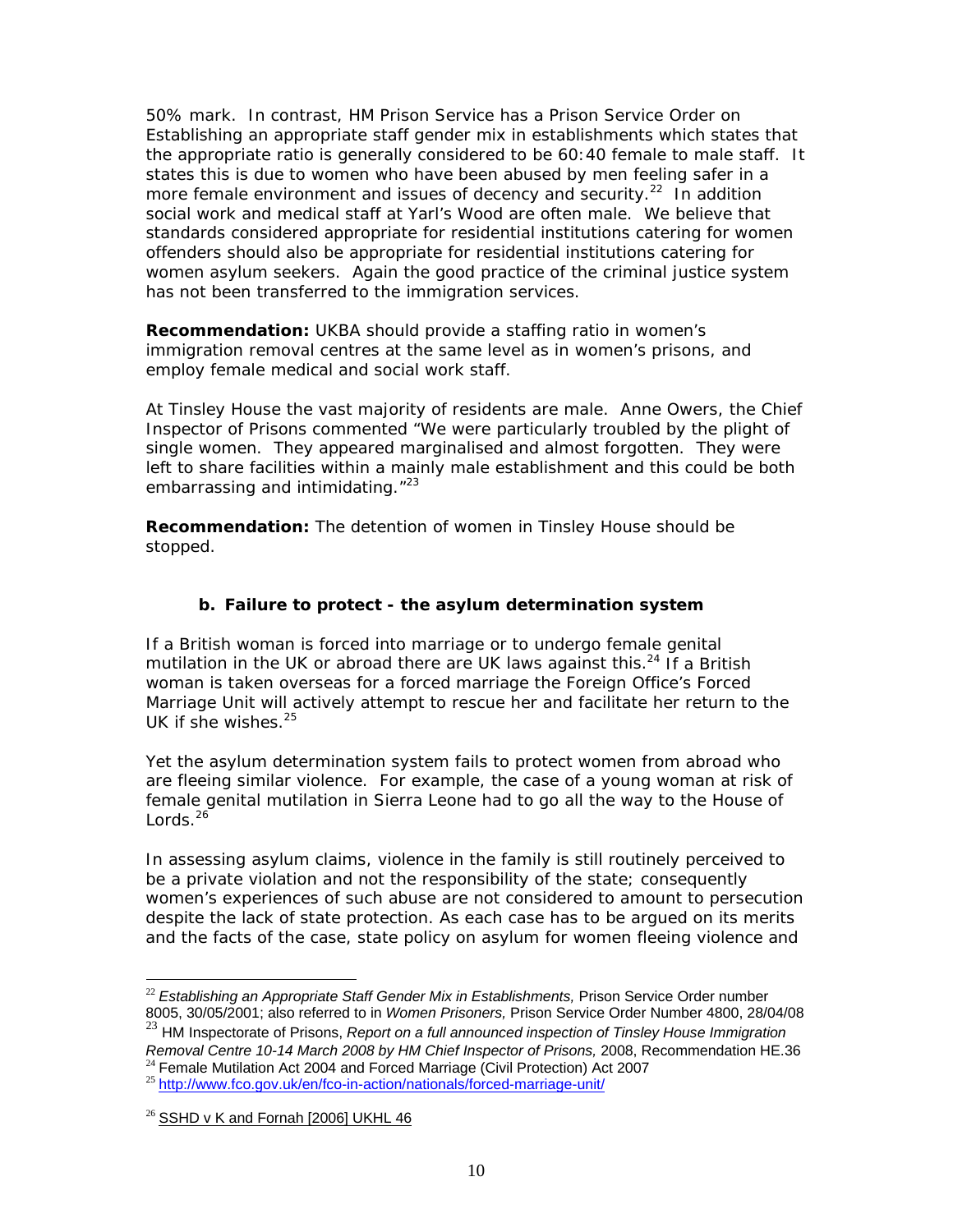abuse is unpredictable and inconsistent. $27$ 

*Case study* 

*BD is a woman from Mali who experienced female genital mutilation (FGM), forced marriage and domestic violence. Once in the UK, BD discovered that she was pregnant by a man other than her husband.* 

*With Asylum Aid's help, BD submitted evidence and a witness statement prior to her asylum interview. BD made an application for asylum on the following grounds:* 

- *Her child was the result of adultery and this would mean violence towards BD and stigmatisation of the child*
- *Her child would have to undergo FGM*
- *There was no state protection against domestic violence*
- *There was nowhere in Mali that would be safe as BD's father was a high status man and had the means to find her*

*After consideration of her claim by a female Case Owner, BD was granted refugee status at the initial decision stage.* 

*This case demonstrates what can be achieved by a good case worker who is able to obtain clear instructions from a client by gaining their trust; to draft a clear and comprehensive statement of that person's experiences and state how the law applies to those facts. Additionally it demonstrates how a female Case Owner with a strong understanding of gender persecution issues (in this case within the Cardiff office) can reach a positive decision quickly and thus avoid utilising further public funds by recourse to the appeals procedure.28*

Our experience is that this example of good practice is all too rare. Poor quality official decision-making is generally a major obstacle for women seeking protection in the UK. The gaps in understanding of gender-based violence in the UK asylum system includes how this falls within the remit of the Convention, understanding women's specific forms of political activism and discriminatory religious or cultural norms that target women specifically and in some cases constitute forms of violence.<sup>29</sup> This is particularly apparent for women seeking protection from violence at the hands of family or their community where state protection is not available in their country of origin.<sup>30</sup>

#### *Case study*

-

*KN was a young Sikh woman from a mainly Muslim area in north India. She experienced persecution because of her religion, including an attempted rape and an arson attack on her home, whilst she was still a child.* 

<sup>&</sup>lt;sup>27</sup> P Sen and L Kelly, *Violence against women in the UK*, Shadow thematic report for the Committee on the elimination of all forms of discrimination against women, 2007<br><sup>28</sup> *Annual Report 2008,* Asylum Aid<br><sup>29</sup> P Sen and L Kelly, *Violence against women in the UK,* Shadow thematic report for the Committee

on the elimination of all forms of discrimination against women, 2007<br><sup>30</sup> See for example POPPY Project and RWRP at Asylum Aid, *Good intentions: a review of the New* 

*Asylum Model and its impact on trafficked women claiming asylum,* June 2008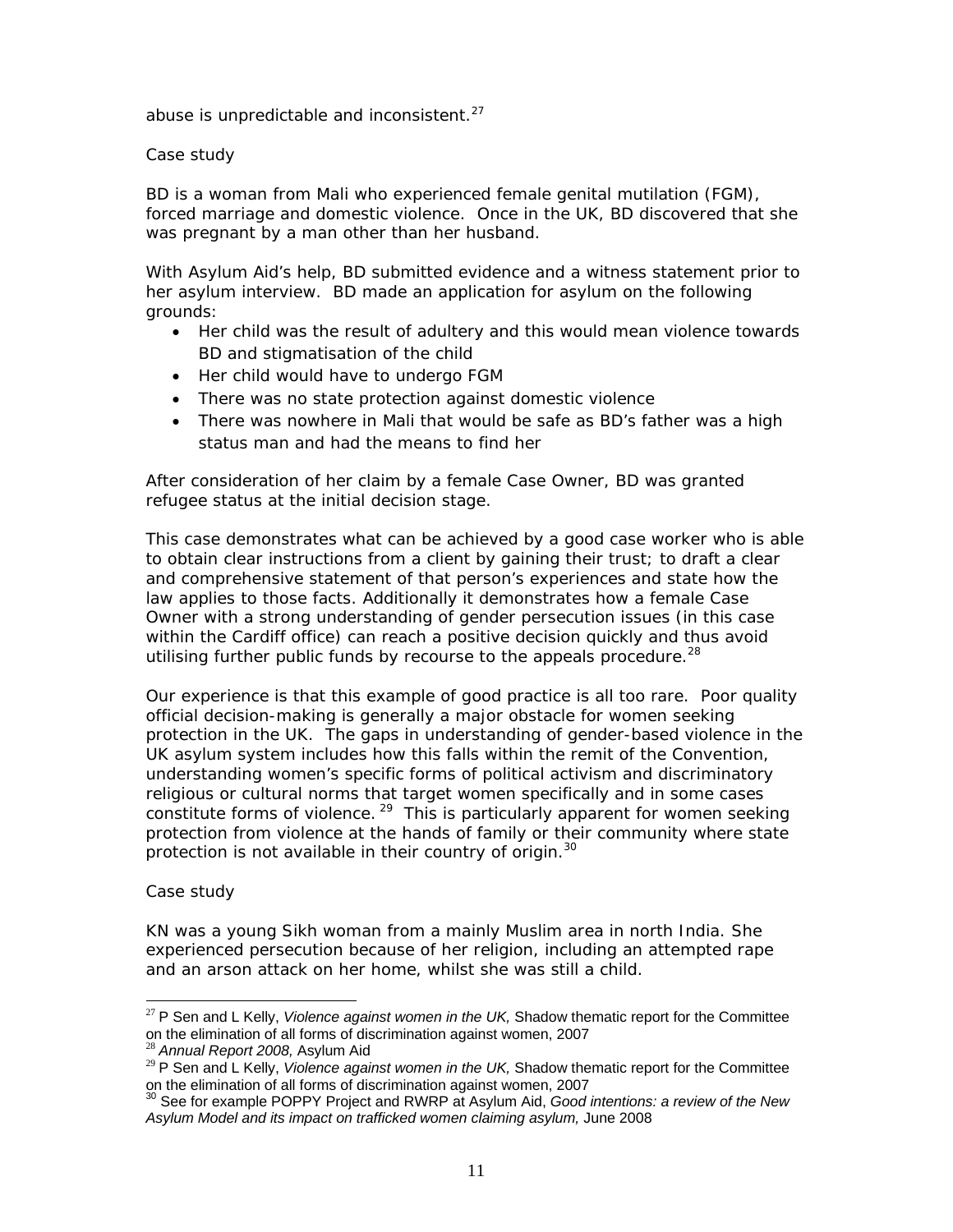*KN was granted asylum at the appeal stage but the Home Office then challenged this decision. The Home Office claimed that the Immigration Judge in the initial appeal had not properly considered a Country Guidance case relating to Sikhs. In reconsidering this, the Senior Immigration Judge noted that the case related to a much older man and that the Immigration Judge had been right in regarding it as therefore not relevant to considering the fate of a young woman. He noted that it would be unduly harsh for KN to relocate to another part of India, as she was so young.31*

In terms of procedures, women face many obstacles in the current asylum procedures. Women who apply for asylum in the UK find it traumatic to have to keep repeating the story of the violence they have experienced. The system is too fast to allow them to develop trust in those interviewing them.<sup>32</sup> Confidentiality at screening stage is severely limited when applicants have to speak through a screen in a public office.<sup>33</sup> At their substantive interview they may have to relate their experiences in front of their children.<sup>34</sup> In addition, there is a failure to interview women separately from male relatives, lack of understanding of why women may delay disclosing details of their experiences, 35 a culture of disbelief and lack of childcare during asylum interviews.<sup>36</sup>

At the decision-making stage obstacles include downgrading of medical evidence, granting only humanitarian (subsidiary) protection instead of full refugee status $37$  and not recognising cultural norms that mean women cannot return to other parts of their country as single women, single mothers, widows  $etc.$ <sup>38</sup>

The adoption of gender guidelines should, if consistently implemented and if staff are given adequate training, make a contribution to addressing these issues. However, there is very little evidence of the guidelines being implemented by UKBA $39$  or the AIT (when their guidelines were in place).  $4041$ 

<sup>&</sup>lt;sup>31</sup> Annual Report 2008, Asylum Aid

<sup>&</sup>lt;sup>32</sup> Under the New Asylum Model, interviews are expected to be held within two weeks of application and within two to three days in the detained fast track

<sup>33</sup> South London Citizens, *A humane service for global citizens: enquiry into service provision by the* 

*Immigration and Nationality Directorate at Lunar House, 2005 34 Refugee Council, Asylum Seekers' experiences of the New Asylum Model: Findings from a survey* 

with clients at Refugee Council One Stop Services, January 2008<br><sup>35</sup> P Sen and L Kelly, *Violence against women in the UK*, Shadow thematic report for the Committee<br>on the elimination of all forms of discrimination against

 $36$  a UK-wide campaign to persuade UKBA to provide childcare during asylum interviews started in April 2007 resulted in two regions (Cardiff and Glasgow) doing this and the issue has been included in UKBA's Code of Practice on keeping children safe from harm, Dec 2008

<sup>&</sup>lt;sup>37</sup> P Sen and L Kelly, *Violence against women in the UK*, Shadow thematic report for the Committee on the elimination of all forms of discrimination against women, 2007<br><sup>38</sup> C. Bennett, *Relocation, Relocation, the impact of internal relocation on women asylum seekers*,

November 2008

<sup>39</sup> S. Ceneda and C. Palmer, *Lip service or implementation? Home Office Gender Guidance and Women Asylum Seekers*, Asylum Aid, 2006

<sup>40</sup> Black Women's Rape Action Project & Women Against Rape, *Misjudging Rape: Breaching Gender Guidelines & International Law in Asylum Appeals, 2007*<br><sup>41</sup> R Wallace and A Hathaway, *The application of the gender guidelines within the UK asylum* 

*determination process,* 2004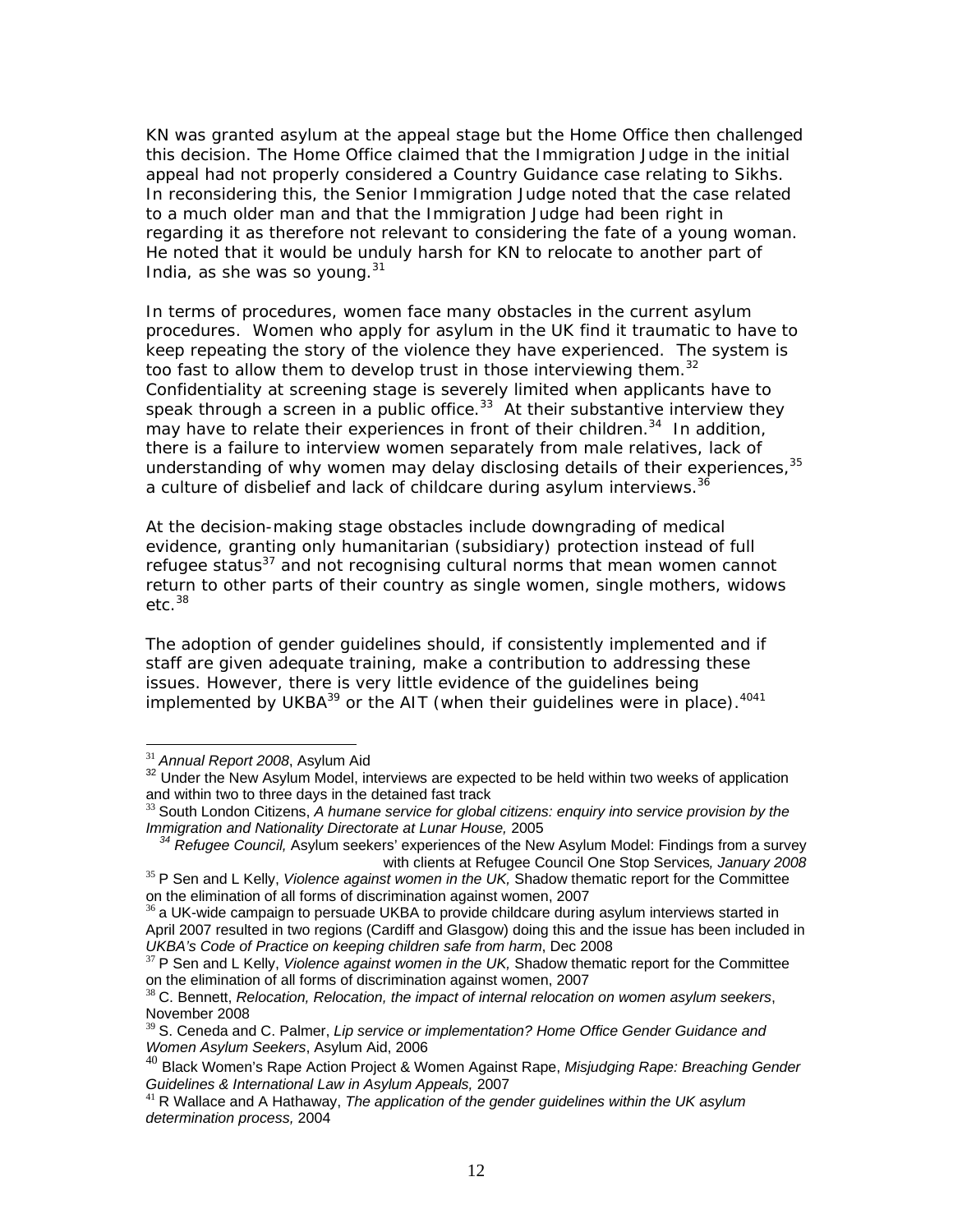#### *Case study*

*B's asylum interview lasted for over five hours without a break, during which time she was asked 300 questions, none of which pursued her earlier disclosure of having been raped in detention in Sudan. B was given a male interpreter for her asylum interview, although a medical report subsequently described her intense fear of men following her experiences in detention. B's claim was refused because the Case Owner disbelieved all aspects of her claim.* 

*At the appeal hearing Asylum Aid raised the Case Owner's failure to follow the asylum policy instruction on gender issues. The Case Owner stated that she did not consider that the gender guidelines were relevant and appeared to be unaware that they have been compulsory since 2004.* 

*The Immigration Judge at the appeal hearing was disturbed by the conduct of the asylum interview and the lack of questions about the allegation of rape. He found B's statements to be credible and supported by the objective evidence. He overturned the refusal decision stating that "the appellant's evidence clearly displays the characteristics of someone who is in need of international protection because they face a real threat of persecution..."42*

**Recommendation:** UKBA should ensure the full and consistent implementation of the gender guidelines and that these are monitored and regularly reviewed.

Women who have experienced violence against women are also not in a position to have their asylum claim heard appropriately if they are dealt with through the fast track process. The fast track asylum determination procedure was set up to process asylum claims deemed to be straightforward and where a decision could be made quickly.<sup>43</sup> Because the Refugee Convention is written from the perspective of male experiences, women's cases that involve violence against women are by definition more complex. In addition, women who have experienced violence against women are not allowed adequate time to develop trust and confidence to speak about their experiences.

The Home Office's own research recognises that women who have experienced violence against women should not be in the detained fast track but are not being taken out of it.<sup>44</sup> Evidence from UNHCR similarly raises concerns over inappropriate cases involving complex claims being routed to and remaining within the detained fast track. They also refer to decision makers at Yarl's Wood IRC not appearing to possess "the necessary skills and expertise to ensure that the full range of gender related claims are recognised in asylum decisions".<sup>45</sup>

**Recommendation:** the detained fast track is incompatible with a gendersensitive asylum process but whilst it continues, UKBA should ensure the

<sup>&</sup>lt;sup>42</sup> Annual Report 2007, Asylum Aid

<sup>&</sup>lt;sup>43</sup> Border and Immigration Agency, Asylum Process Instruction, Annex 1, Suitability for Detained Fast *Track (DFT) and Oakington processes,* 28 July 2007

<sup>44</sup> Home Office, *Yarlswood Detained Fast-Track Compliance with the Gender API,* A report by the NAM Quality Team, August 2006

<sup>45</sup> UNHCR Quality Initiative Project, *Key Observations and Recommendations February 2007 – March 2008,* June 2008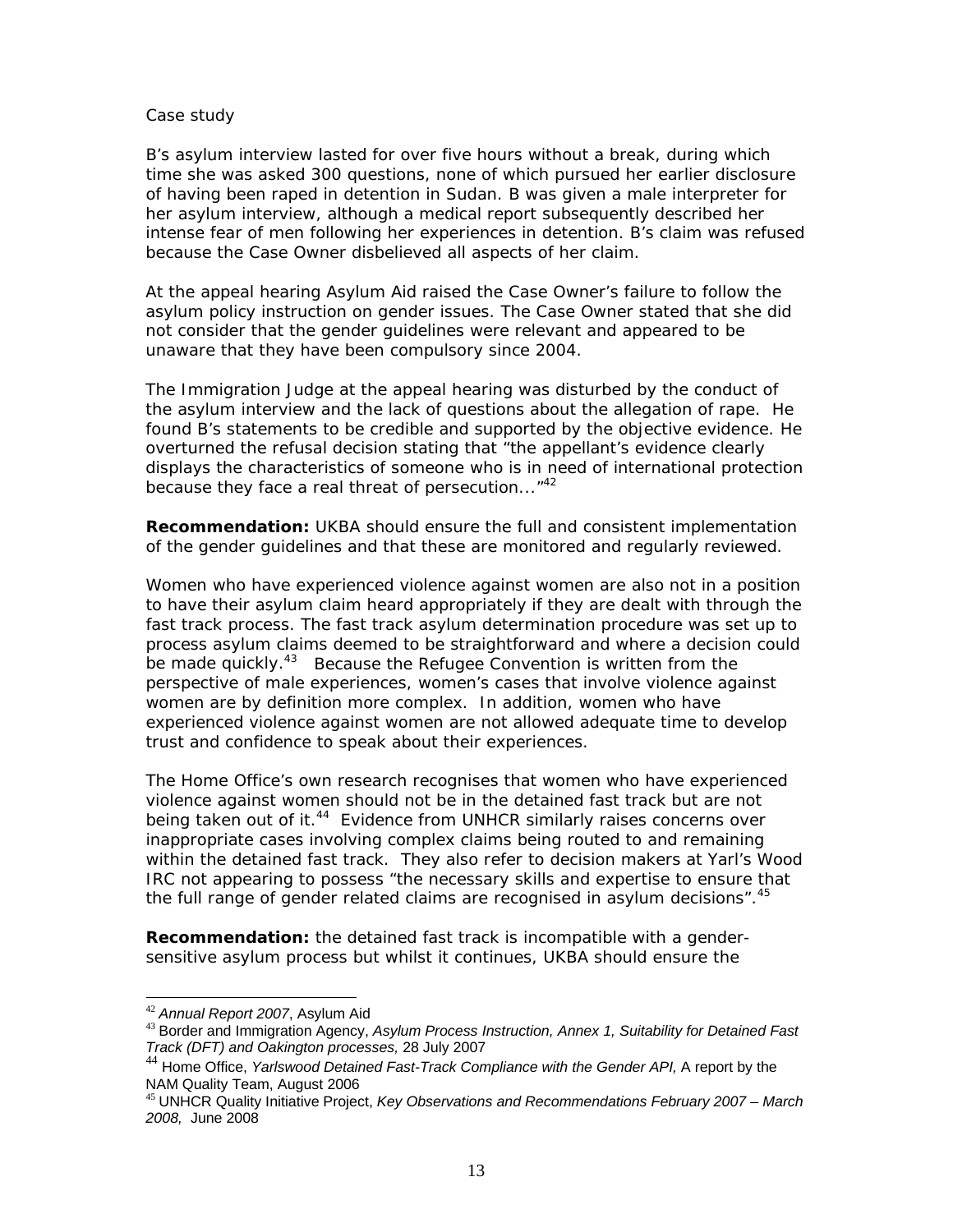screening process is sufficiently robust to exclude from the detained fast track those who claim to have experienced gender-based harm and, in line with existing policy, exclude those who are 24 weeks or more pregnant or have serious health issues

#### **c. Failure to protect – vulnerability due to destitution**

The Government's own policy of not allowing refused asylum seekers to work results in many becoming destitute. This makes women vulnerable to violence against women.

Poor financial and social support networks contribute to some women asylum seekers becoming destitute even whilst their claims are ongoing when they should have access to accommodation and financial support.<sup>46</sup> Women are particularly vulnerable to destitution following family separation, which may be linked to domestic violence and / or sexual exploitation.<sup>47</sup> This is despite UKBA's policy on domestic violence and asylum seekers which provides alternative accommodation (including paying for refuge accommodation) to asylum seekers who are living in UKBA supported accommodation and experience domestic violence.48

Only refused asylum seekers with children or health problems or who are unable to return to their countries have access to accommodation and limited financial support once their asylum claim has been refused (known as Section 4 support). With no permission to work, many refused asylum seekers become destitute with no support whatsoever. Factors such as domestic violence or vulnerability to exploitation are not taken into account when deciding who qualifies for Section 4 support.

Refugee Action reported that women who are forced into sleeping rough 'are obviously more vulnerable, often attracting unwanted attention, harassment and sexual abuse' and fear reporting this to the police.<sup>49</sup> A more recent report by PAFRAS found that more than one third of women sleeping outside had experienced sexual assaults including rape. None reported this to the police partly because of the trauma they had experienced at the hands of the police in their home countries and partly because they feared that coming to the attention of the police would expedite their forced removal from the UK. $50^{\circ}$  The protection that should be available to those experiencing violence against women is thus inaccessible in practice to women asylum seekers at the end of the asylum process.

<sup>-</sup><sup>46</sup> P Sen and L Kelly, *Violence against women in the UK*, Shadow thematic report for the Committee on the elimination of all forms of discrimination against women, 2007

<sup>&</sup>lt;sup>47</sup> Refugee Survival Trust, What's going on? A study into destitution and poverty faced by asylum seekers and refugees in Scotland, April 2005

*seekers and refugees in Scotland,* April 2005 <sup>48</sup> Home Office, *Policy Bulletin 70 on Domestic Violence,* January 2004 http://www.ukba.homeoffice.gov.uk/sitecontent/documents/policyandlaw/asylumsupportbulletins/acce

sstosupport/<br><sup>49</sup> Refugee Action, *The destitution trap,* 2006

<sup>&</sup>lt;sup>50</sup> Diane Taylor, *Underground lives: an investigation into the living conditions and survival strategies of destitute asylum seekers in the UK,* PAFRAS (Positive Action for Refugees and Asylum Seekers), March 2009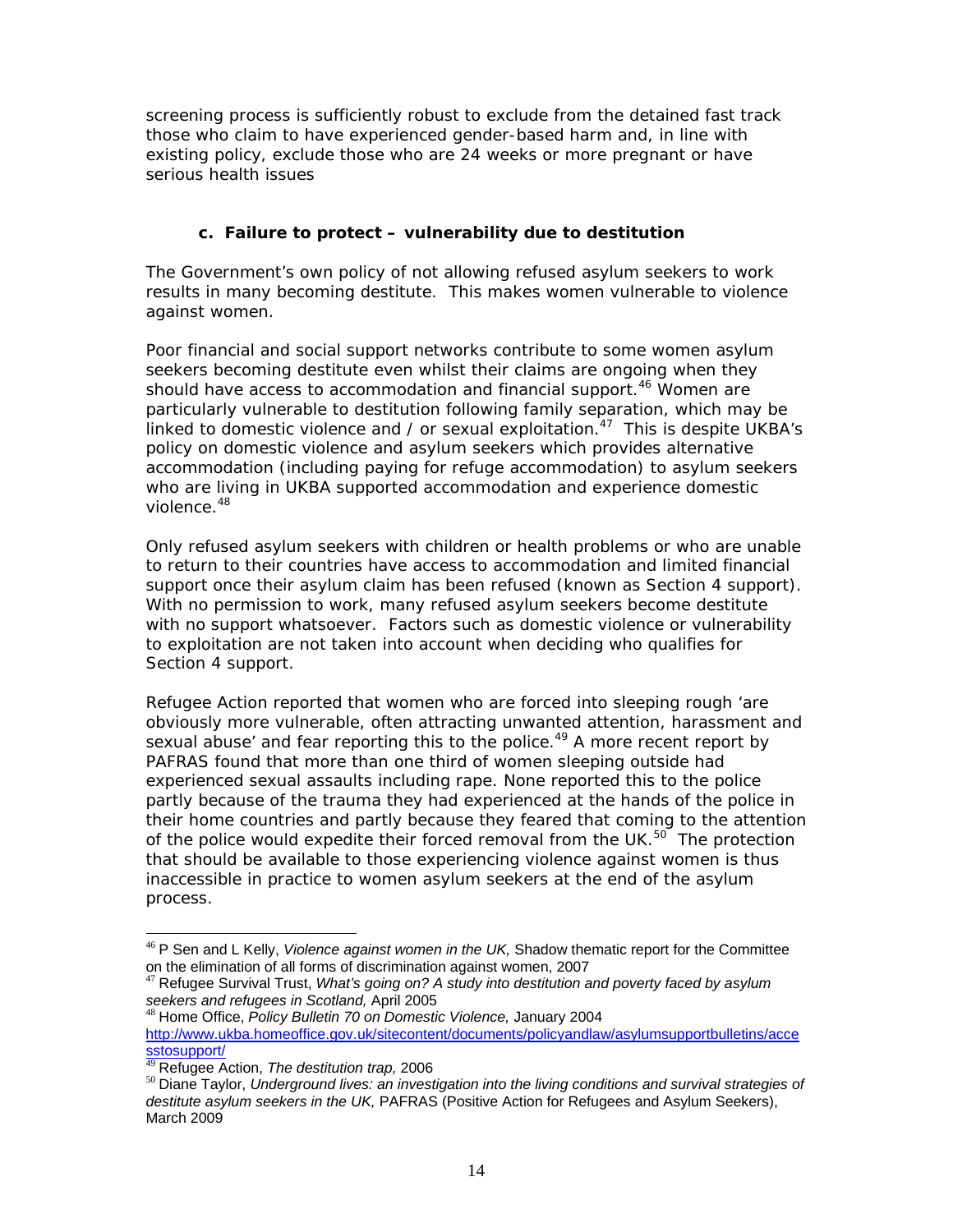#### *Case study*

*"I was sleeping on a park bench because I had nowhere to stay. A man came up to me and said I could stay at his house. In desperation I agreed to go with him but he forced me to have sex with him. After two nights he threw me out because he said his wife was coming back, then I found out I was pregnant. The worst thing is being abandoned. Before I arrived here I thought a country like England would help in my situation, now I think differently. I have suffered a lot here.* 

*Patricia, 32, DRC [Democratic Republic of Congo]"<sup>51</sup>*

The Asylum Support Appeals Project (ASAP) provides free representation to individuals who are appealing against the decision from UKBA to refuse them support. Their clients are predominantly refused asylum seekers who are destitute and applying for Section 4 support. Just over a quarter of their clients are women, many of whom have been victims of violence, either in their country of origin of in the UK. As a result of destitution a number of these women have reported entering or remaining in abusive relationships because they were unable to access any other forms of support. One woman, who had been street homeless, informed ASAP that she went to live with the first man who expressed an interest in her as she was so frightened of being on the streets. She was eventually forced to leave this man as a result of domestic violence. Others reported exchanging sex for food and shelter or becoming involved in formal prostitution.

#### *Case Study*

*A is a young women who was raped whilst detained in her country. She entered the UK as an unaccompanied child and was initially supported by Social Services. Whilst in the care of Social Services she gave birth to a daughter.* 

*Once A turned eighteen she and her baby were evicted from Social Services accommodation as her claim for asylum and been refused. She applied for Section 4 support but was refused as she did not meet the very narrow criteria.* 

*A then turned to prostitution as she had no other means of supporting herself and her daughter. She also began to abuse alcohol. As a result of the prostitution she became pregnant for the second time. A is now receiving treatment for depression and has been assessed as suffering from post traumatic stress disorder.52* 

During their research on destitution, Amnesty International UK was told by people working with refused asylum seekers that they suspected that some of the women had turned to prostitution to survive, and that young girls were possibly given floor space in exchange for sexual favours.<sup>53</sup> In the PRAFAS

<sup>51</sup> Diane Taylor, *Underground lives: an investigation into the living conditions and survival strategies of destitute asylum seekers in the UK,* PAFRAS (Positive Action for Refugees and Asylum Seekers), March 2009, page 27<br><sup>52</sup> Case study provided by ASAP

<sup>53</sup> Amnesty International, *Down and out in London: the road to destitution for rejected asylum seekers*, November 2006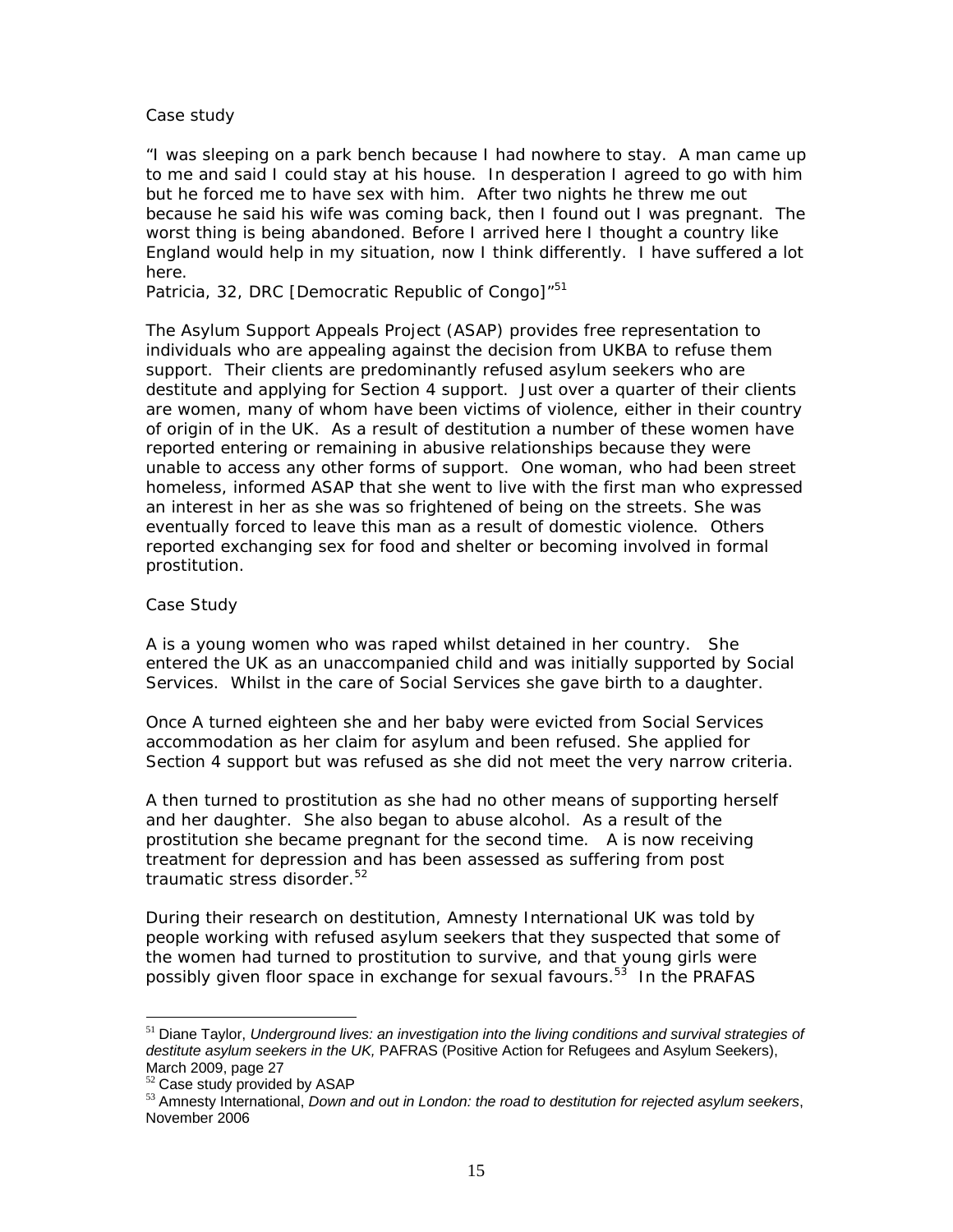research, some destitute women said they worked in street prostitution to earn money.<sup>54</sup>

**Recommendation:** to alleviate the vulnerability of destitute women to violence or exploitation, UKBA should grant permission to work, provide financial support, accommodation, access to education and healthcare to refused asylum seekers. At the least they should provide Section 4 support to women experiencing domestic violence.

### **Conclusion**

-

If a strategy to end violence against women and girls is to be a truly integrated one, the rights of women seeking asylum must be included. For a strategy to end violence against women to be cross-governmental, the UKBA and the Asylum and Immigration Tribunal must undergo a cultural shift and adopt gender sensitive policies and practices in a way that ensures they are implemented. In particular, UKBA must deal with the issue of their staff (albeit employed via contractors) being allegedly involved in abusing women asylum seekers. UKBA and the Asylum and Immigration Tribunal must adopt or amend policies and procedures in relation to the asylum determination system which fail to protect women fleeing violence against women. UKBA additionally must amend policies that make women asylum seekers vulnerable through destitution.

The above evidence demonstrates that the criminal justice system has a far more gender-sensitive approach than the asylum system. There is an urgent need for the asylum system to learn the lessons from the criminal justice system and undergo a similar cultural shift.

In conclusion, Asylum Aid believes that women asylum seekers have a right to the equivalent standard of treatment in relation to violence against women as other women in the UK in similar situations. In particular we believe:

- 1. Women asylum seekers are entitled to the equivalent standard of treatment at all stages of the asylum determination system as women victims in the criminal justice system.
- 2. Women asylum seekers in Immigration Removal Centres are entitled to the equivalent standard of treatment as women in prisons in the UK.
- 3. Women asylum seekers are entitled to the equivalent standard of treatment in terms of maternity benefits as British women.

<sup>54</sup> Diane Taylor, *Underground lives: an investigation into the living conditions and survival strategies of destitute asylum seekers in the UK,* PAFRAS (Positive Action for Refugees and Asylum Seekers), March 2009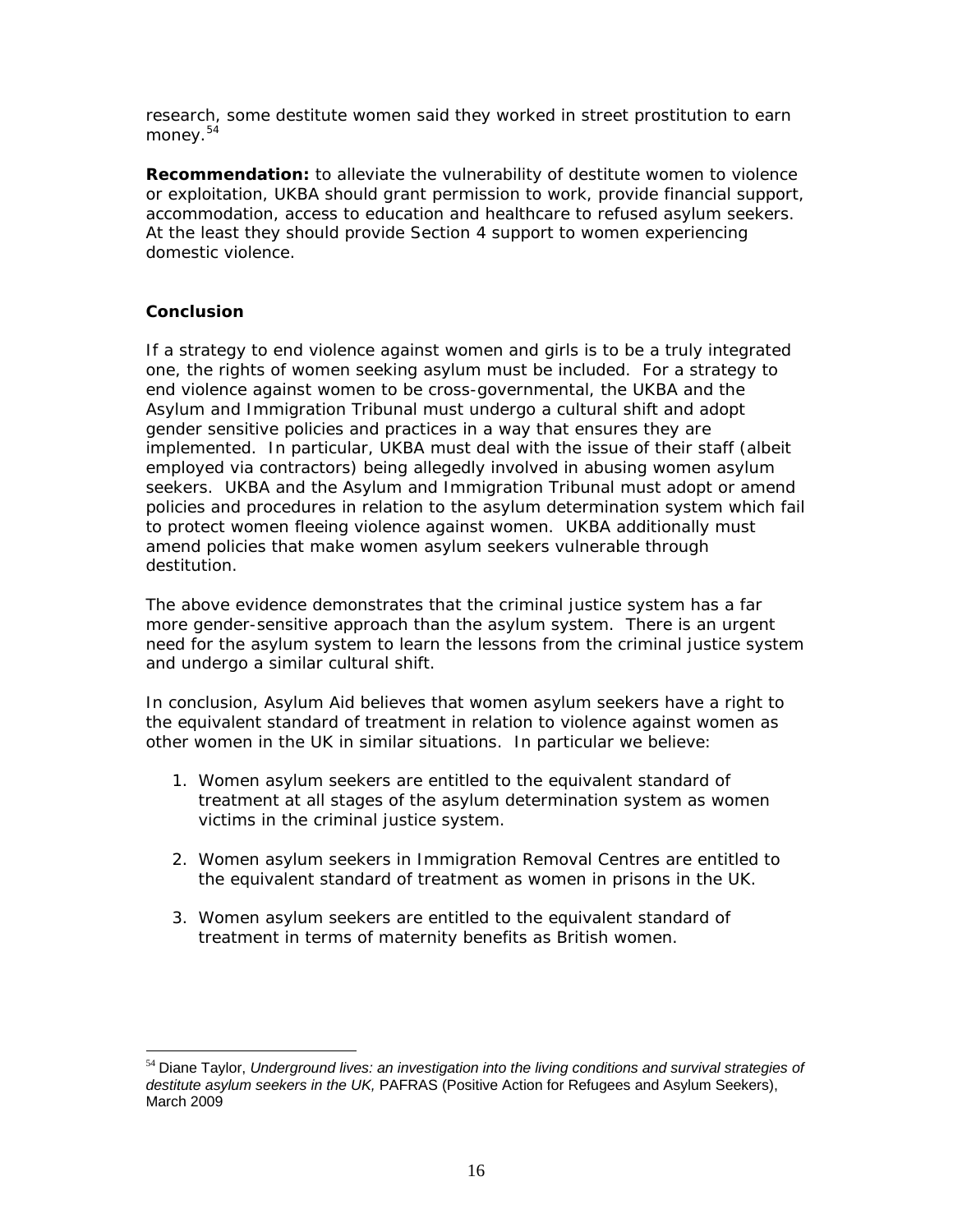| Agency:         | Violence against<br>women                                                                                                                                                                                          | Rape                                                                                                                                                                                                      | Sexual violence                                                                      | <b>Domestic violence</b>                                                                                       |
|-----------------|--------------------------------------------------------------------------------------------------------------------------------------------------------------------------------------------------------------------|-----------------------------------------------------------------------------------------------------------------------------------------------------------------------------------------------------------|--------------------------------------------------------------------------------------|----------------------------------------------------------------------------------------------------------------|
| <b>National</b> | 2008 Tackling<br>Violence Action Plan Practice                                                                                                                                                                     | 2006 Victims Code of Youth Justice and<br>2005 Home Office<br>Rape Action Plan                                                                                                                            | 1999<br>Sexual Offences Act<br>2003<br>2007 sexual violence<br>and abuse action plan | Domestic Violence<br>Criminal Evidence Act Crime And Victims Act<br>2004                                       |
| <b>CPS</b>      | 2008 Violence<br>against women<br>strategy<br>2008 violence<br>against women<br>action plans<br>2008 Violence<br>against women<br>crimes report<br>2008 impact<br>assessment violence<br>against women<br>strategy | 2004 Rape policy and<br>guidance<br>2007 Achieving Best<br>Evidence in Criminal<br>Proceeding - Guidance<br>for vulnerable or<br>intimidated witnesses<br>2009 policy for<br>prosecuting cases of<br>rape |                                                                                      | 2001 DV policy<br>2008 DV protocols<br>2008 DV special<br>courts review '07/'08<br>2009 DV Guidance<br>revised |
| Police          |                                                                                                                                                                                                                    | 2009 CPS & police<br>sign protocol on<br>handling rape cases                                                                                                                                              |                                                                                      |                                                                                                                |
| <b>ACPO</b>     |                                                                                                                                                                                                                    |                                                                                                                                                                                                           | 2009 Guidance on<br>investigating serious<br>sexual offences<br>(forthcoming)        | 2008 Guidance on<br>investigating<br>domestic abuse<br>(revised and<br>reissued)                               |

## **Appendix A: Non-exhaustive list of criminal justice policies relevant to violence against women**

| Agency:         | Forced<br>marriage                             | <b>FGM</b>          | <b>Honour crime</b>                    |
|-----------------|------------------------------------------------|---------------------|----------------------------------------|
| <b>National</b> | Forced Marriage (Civil<br>protection) Act 2008 | <b>FGM Act 2003</b> |                                        |
| <b>CPS</b>      |                                                |                     |                                        |
| <b>Police</b>   |                                                |                     |                                        |
| <b>ACPO</b>     |                                                |                     | 2008 Honour based<br>violence strategy |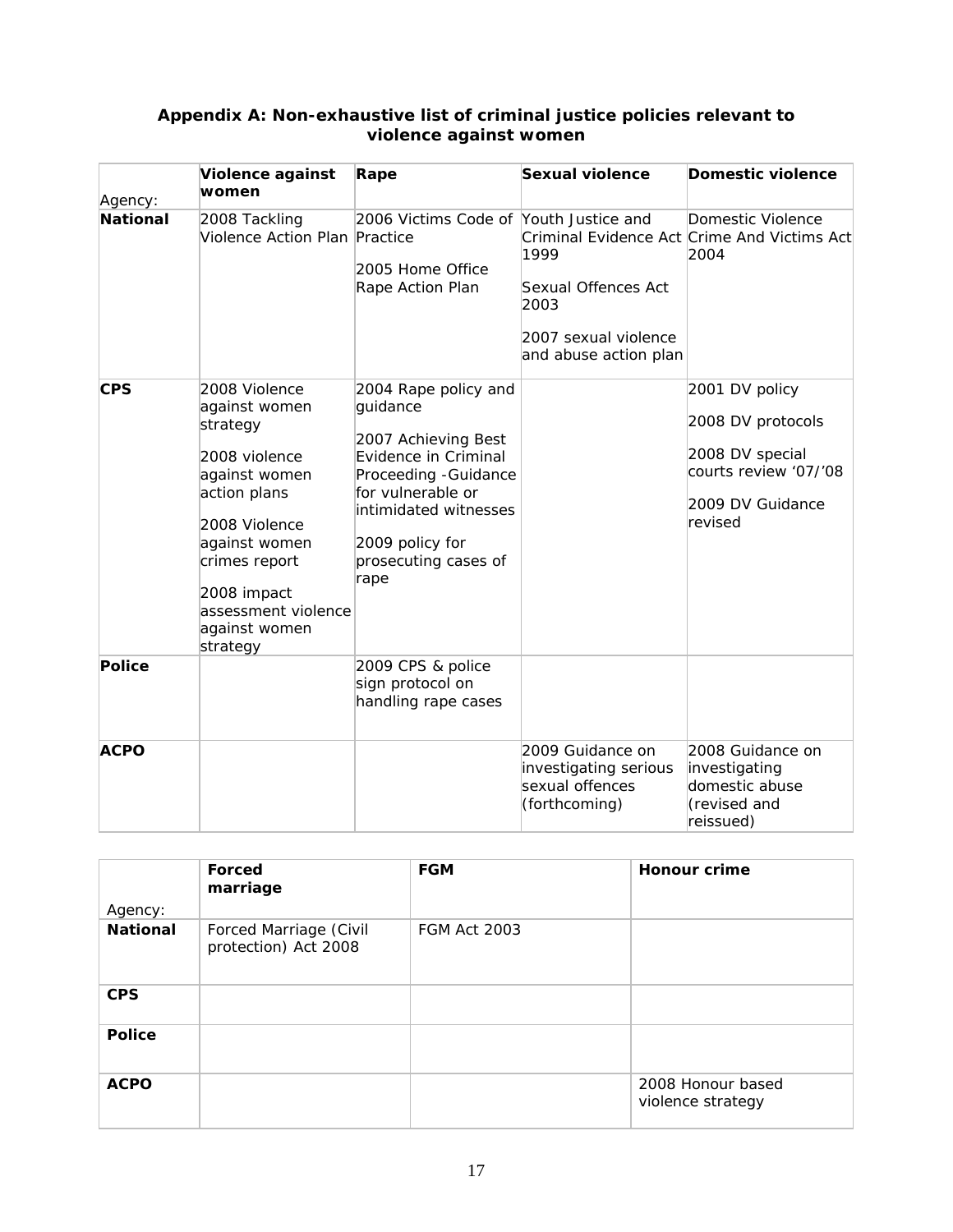#### **Appendix B: Examples of criminal justice policies relevant to violence against women**

#### a) **Crown Prosecution Service Policy for Prosecuting cases of rape**  March 2009<sup>55</sup>

The revised CPS policy on rape provides comprehensive information about the role and responsibilities of the CPS, how rape cases should be prosecuted and what victims can expect from the CPS.

The policy includes information about the following:

- ‐ Specialist Rape prosecutors (and now Violence Against Women Co-ordinators) in all areas – these Prosecutors are trained in prosecuting rape and other sexual offences.
- ‐ Specialist Rape prosecutors should understand the psychological effects of sexual violence and should be trained on the myths and stereotypes that surround sexual violence
- Ten point pledge of service victims can expect to receive from the CPS
- ‐ Can refer breaches of Code of Practice to CPS under complaints procedure

The policy also provides a summary of the legislative and other support options that are available to survivors of sexual violence to ensure that the CPS works effectively with other agencies including:

- Survivors of sexual violence are automatically entitled to receive special measures under section 16 of the Youth Justice and Criminal Evidence Act 1999. Prosecutors should work with the police and survivor to arrange what special measures are appropriate in each case. Special measures that can assist victims/witnesses give evidence at trial include: video recorded interviews which can subsequently be used as evidence-in-chief; the use of screens; giving evidence through live TV link; and clearing the public gallery.
- ‐ A network of Independent Sexual Violence Advisors (ISVA's) across England and Wales as part of Government initiative to provide targeted professional support to victims of sexual and violence crime.
- Rape victims may consider undertaking pre-trial therapy to help them recover from their experiences

#### b) **Criminal Justice System: Achieving Best Evidence in Criminal Proceedings - Guidance on interviewing victims and witnesses, and using special measures** 2007<sup>56</sup>

- ‐ Provides good practice guidance in interviewing victims/witnesses to enable them to give their best evidence. It considers preparing and planning for interviews with witnesses, decisions about whether or not to conduct and interview, and decisions about whether or not an interview should be video recorded or whether or not it would be more appropriate for a written statement to be taken after the interview.
- This edition builds on and extends guidance to include other groups of witnesses – sexual assault & d.v. are defined within 'intimidated witnesses' (though acknowledged could also be vulnerable).
- ‐ May have access to 'special measures' (discretion of the court) include:
	- Screens to shield witness from defendant
	- live link witness to give evidence during the trial from outside the court

<sup>&</sup>lt;sup>55</sup> CPS, available at www.cps.gov.uk<br><sup>56</sup> Criminal Justice System, Reference 280 518 available at www.homeoffice.gov.uk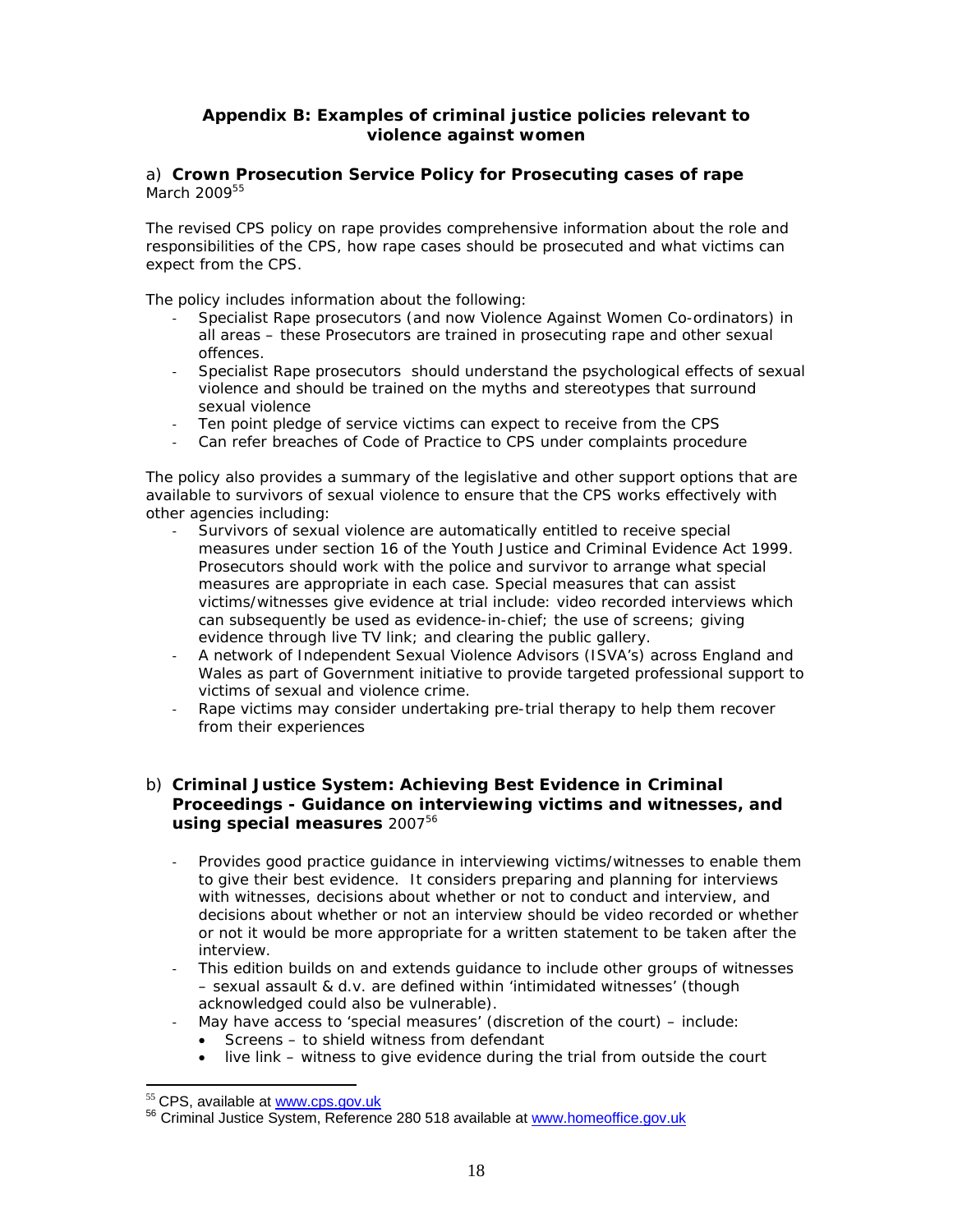- Evidence given in private public/press excluded
- Video recorded interview recorded before the trial
- Video recorded cross examination
- Examination of witness through an intermediary
- Aid to communication
- ‐ Vulnerable & intimidated witnesses can also receive social support at all stages of the investigation. Includes
	- Interview support someone independent
	- Pre-trial support provided between the interview and start of the trial
	- Court witness support  $-$  a person known to the witness but not part of the proceedings
- Whole section on planning and conducting interviews with children
- ‐ Whole section on planning and conducting interviews with vulnerable adults includes:
	- Importance of planning planning sessions should take place to identify key issues and objectives
- Attention should be paid at all times to issues of age, disability, gender, race, culture, religion and language. Interviewing teams knowledge of this is essential as it may have a bearing on their understanding of any account given by their witnesses including the language and allusions witnesses may make (eg reward/punishment)
- The interviewing team needs to bear in mind that some families may have experienced discrimination and/or oppression through their contact with government agencies and local authorities. **Asylum-seeking witnesses and refugees may have a fear of disclosing abuse because of what may happen to them and their family.**
- Interviews should not work from assumptions based on stereotypes. Being sensitive contributes towards a safe and non-judgemental interview environment. It is essential the interview process itself does not reinforce any aspect of discrimination or abusive experiences for the witness.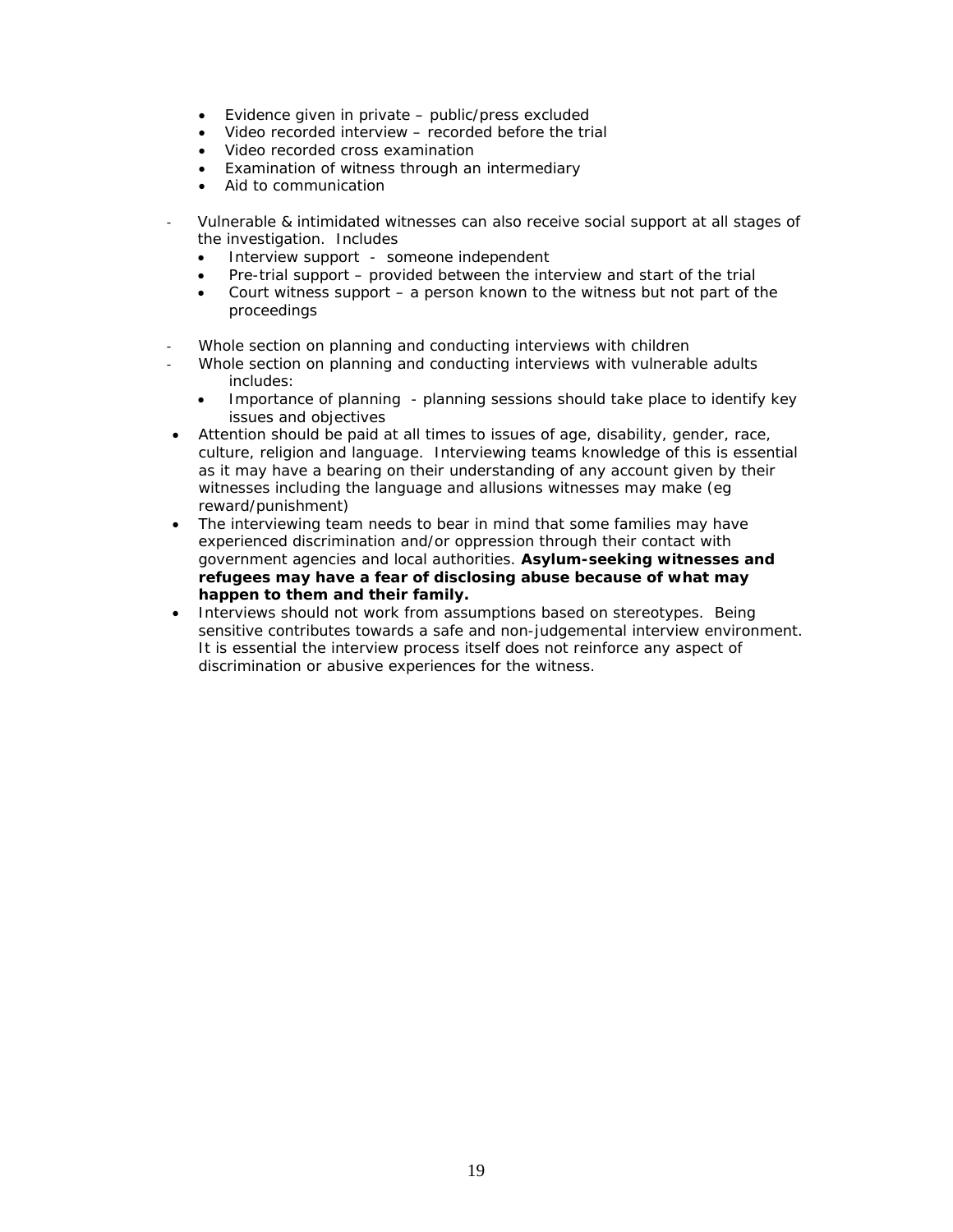#### **Appendix C: Asylum policies relevant to violence against women**

### **a) Asylum Instruction on gender issues in the asylum claim**

March 2004, revised October 2006<sup>57</sup>

The UK Border Agency's Asylum Instruction states that the Refugee Convention has historically been interpreted through a framework of male experiences. It recognises the following:

- i. Women's political activities may be low level or they may be persecuted because of their relationship with men who are politically active or because political opinions are attributed to them (imputed political opinion).
- ii. Gender-specific persecution includes harm or punishment that can specifically affect women such as sexual violence, family/domestic violence, female genital mutilation, punishment of transgression of social mores.
- iii. Abuses carried out in the private sphere can amount to serious harm which, with a failure of state protection, can amount to persecution.
- iv. There is a lack of state protection if there is

- ‐ a state unable or unwilling to protect individuals from serious harm committed by non-state agents
- ‐ no legal recourse to prevent, investigate or punish such violations
- v. In some countries internal flight/relocation would cause difficulties for single mothers or widows or women with family ties
- vi. Requests for an interviewer or interpreter of the same sex as the applicant
	- every effort will be made to comply with such a request made in advance
	- requests on the day of interview will be met as far as is operationally possible, but may mean a delay.
- vii. Caseworkers should be aware that sexual assault can cause trauma resulting in memory loss or distortion, difficulty in concentration and self-blame.
- viii. Applicants should be interviewed by themselves, not with their relatives or children present, and certainly in cases where there may be a claim of sexual abuse.
- ix. Applicants are advised to make arrangements for their children for the period of their interview.
- x. Caseworkers are expected to recognise that women may not have information on their family's political military or social activities because members of their family have not shared this information with them. In addition, women may be reluctant to disclose everything immediately because of feelings of guilt, shame or concerns about family dishonour.

<sup>57</sup> http://www.ind.homeoffice.gov.uk/sitecontent/documents/policyandlaw/asylumpolicyinstructions/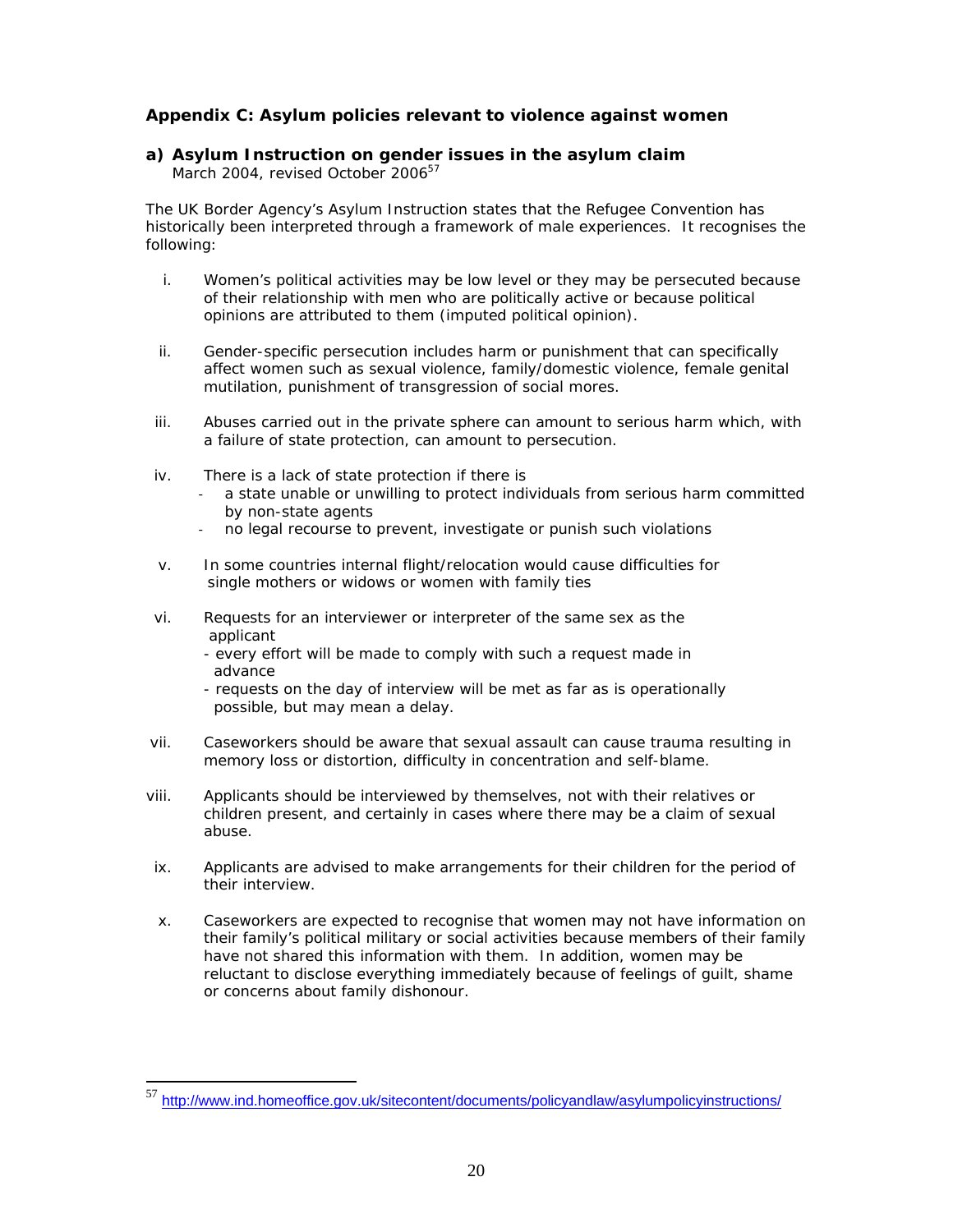xi. Country of origin information which has relevance to women's claims (such as their political, social and economic rights, protection available to them and risk on return) must be considered.

#### **b) Policy Bulletin 70 Domestic violence** January 2004<sup>58</sup>

This bulletin gives guidance to UKBA staff when they receive a report of domestic violence in connection with an asylum seeker in accommodation provided by UKBA.

It refers to the difficulties for an asylum seeker to report domestic violence.

It states that the accommodation provider must:

- ensure that a victim and any children are transferred to alternative accommodation that is safe and secure
- offer safe alternative accommodation immediately
- if this is impractical, refer to a refuge or consult with the local authority about the action to take

It states that UKBA must:

- pay reasonable costs of alternative accommodation or a reasonable contribution towards the costs (for example for a refuge or for the victim to stay with a friend)
- provide interim support tokens if the victim wants emergency cash
- convene a case conference within one week of the date that UKBA received the first report of domestic violence which results in an action plan (examples of possible actions are provided)
- monitor this policy

<sup>&</sup>lt;sup>58</sup>http://www.ukba.homeoffice.gov.uk/sitecontent/documents/policyandlaw/asylumsupportbulletins/acc esstosupport/http://www.ukba.homeoffice.gov.uk/sitecontent/documents/policyandlaw/asylumsupport bulletins/accesstosupport/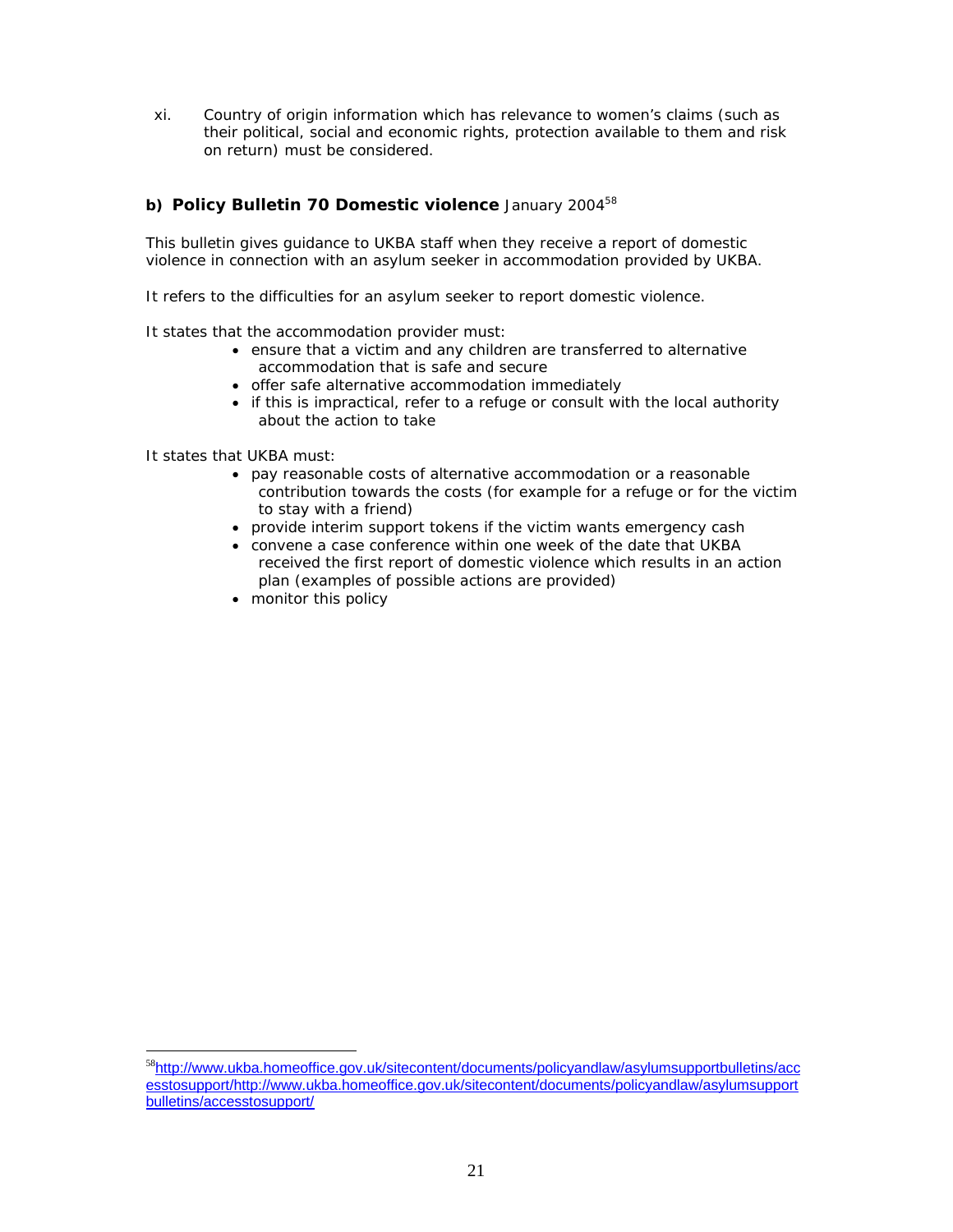### **Appendix D: Angela's and Malaika's experiences**

#### After experiencing years of domestic violence, Angela is raped by her husband in the UK Six months later, after getting support from a refuge, Angela reports the rape to the police A Specially Trained Officer (STO) is assigned to Angela's case to support her throughout the investigative process. A female officer is assigned to take Angela's statement. The police discuss the support options available to Angela and refer her to Victim Support and a local women's organisation who offer her the support of an Independent Sexual Violence Advocate (ISVA). Angela's statement is videoed and, in accordance with the guidance on Achieving Best Evidence in Criminal Proceedings Angela is accompanied by her ISVA. The Crown Prosecution Service charges Angela's husband with rape under the Sexual Offences Act The decision to charge is taken by prosecutor who has received training on domestic and sexual violence. In each CPS area there is a Violence Against Women or Area Rape Coordinator monitoring the prosecution of rape and other serious sexual violence cases. Angela's case is heard in a specialist Crown Court The judge has had training on sexual violence issues As a survivor of sexual violence under the Youth Justice and Criminal Evidence Act Angela's video statement is accepted as her evidence- in-chief so that she does not have to repeat her story, and she is cross-examined via a video link rather than appearing in court Following the Court of Appeal judgement in **Doody** the judge directs the jury that there are many reasons why women may delay reporting sexual violence to the police and it is for them to decide why Angela delayed in reporting sexual violence. Angela's husband is convicted of rape and sentenced to prison Angela has received protection from the UK's legislation, policies and procedures regarding violence against women

#### **Angela's experience**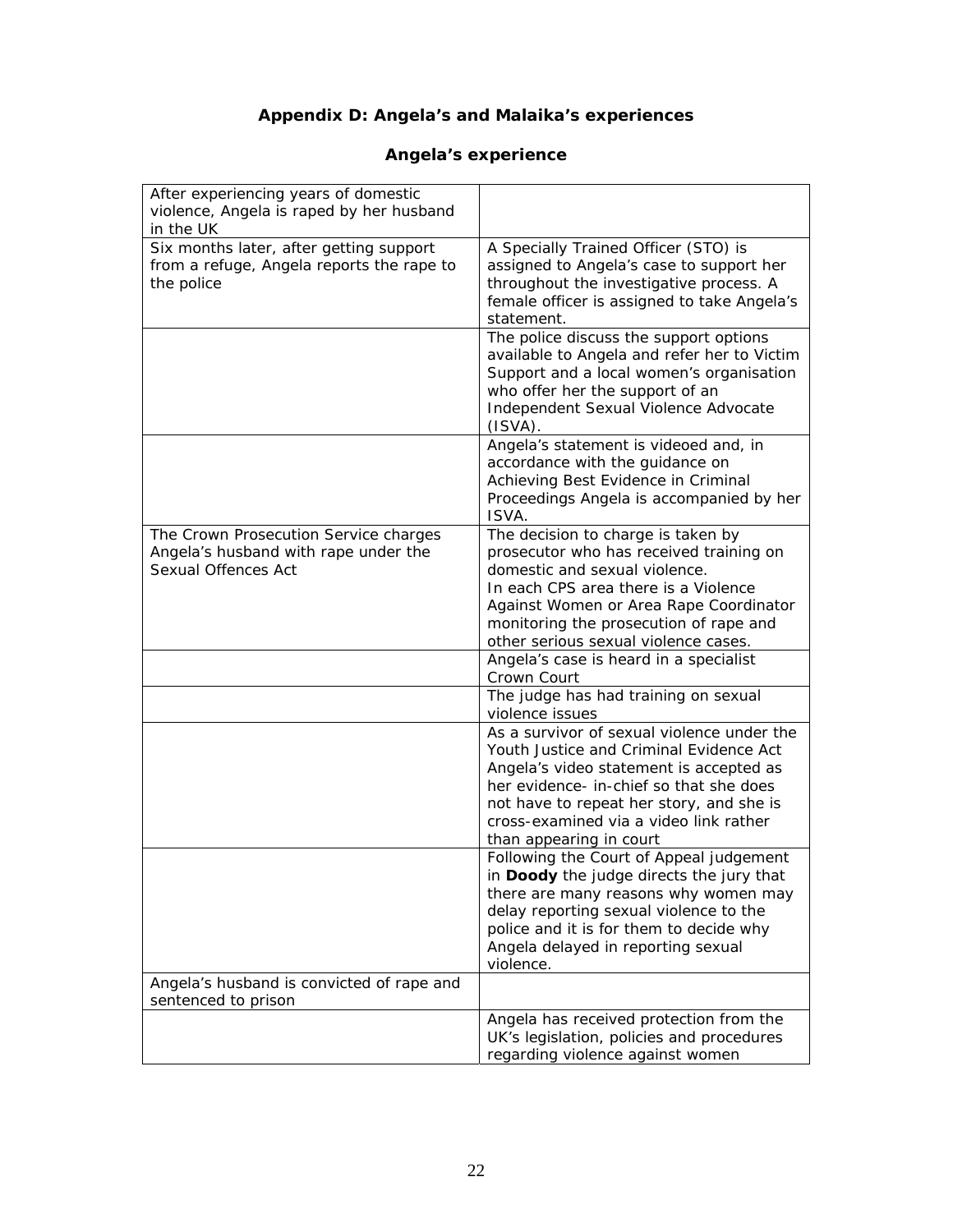# **Malaika's experience**

| After experiencing years of domestic       |                                                                                 |
|--------------------------------------------|---------------------------------------------------------------------------------|
| violence, Malaika is raped by her husband  |                                                                                 |
| in their home country                      |                                                                                 |
| A week later, Malaika reports the rape to  | The police tell Malaika her place is with                                       |
| the police                                 | her husband and she should go home                                              |
|                                            | There are no laws against domestic                                              |
|                                            | violence or marital rape in Malaika's                                           |
|                                            | country                                                                         |
| Malaika's husband continues to threaten    |                                                                                 |
| and abuse her                              |                                                                                 |
| Malaika tells her brother and they decide  |                                                                                 |
| the only way she will be safe is to leave  |                                                                                 |
| the country                                |                                                                                 |
| Malaika's brother pays an agent to get her |                                                                                 |
| a false passport and buys her a plane      |                                                                                 |
| ticket to London                           |                                                                                 |
| Malaika arrives at Heathrow and claims     | An immigration officer takes Malaika to an                                      |
| asylum                                     | interview room and asks her a few                                               |
|                                            | questions                                                                       |
| Malaika is taken to the Asylum Screening   | Malaika is asked about her asylum claim                                         |
| Unit in Croydon                            | by another immigration officer in a public                                      |
|                                            | room where she has to speak through a                                           |
|                                            | screen                                                                          |
|                                            | Malaika is asked whether she would prefer                                       |
|                                            | a male or female immigration officer to                                         |
|                                            | consider her asylum claim and opts for a                                        |
|                                            | female                                                                          |
| The next day, Malaika is dispersed         |                                                                                 |
| elsewhere in the UK and allocated to an UK |                                                                                 |
| Border Agency (UKBA) asylum team           |                                                                                 |
| A day later Mailaka attends a first        | UKBA assigns her a female interpreter and                                       |
| reporting event                            | a female immigration officer who informs                                        |
|                                            | her about the asylum system                                                     |
| less than a week later, Malaika has her    | UKBA assigns her a different female                                             |
| substantive interview                      | immigration officer and the same female                                         |
|                                            | interpreter. Malaika has to tell her story                                      |
|                                            | again. She talks of her husband's                                               |
|                                            | violence but cannot bring herself to talk                                       |
|                                            | about the rape. She has no legal                                                |
|                                            | representative.                                                                 |
|                                            | UKBA has a single relevant policy, the                                          |
|                                            | Asylum Instruction on gender issues in                                          |
|                                            |                                                                                 |
| Malaika is refused asylum                  | the asylum claim                                                                |
|                                            |                                                                                 |
|                                            |                                                                                 |
| Malaika finds a female solicitor and tells |                                                                                 |
| her about the rape                         |                                                                                 |
| The solicitor takes her appeal to the      | Malaika's solicitor asks for an all female                                      |
| Asylum and Immigration Tribunal            | court which is allowed                                                          |
|                                            | There is no specialist court on women's                                         |
|                                            | issues and no guidance on violence                                              |
|                                            | against women for Immigration Judges<br>The Immigration Judge says that because |